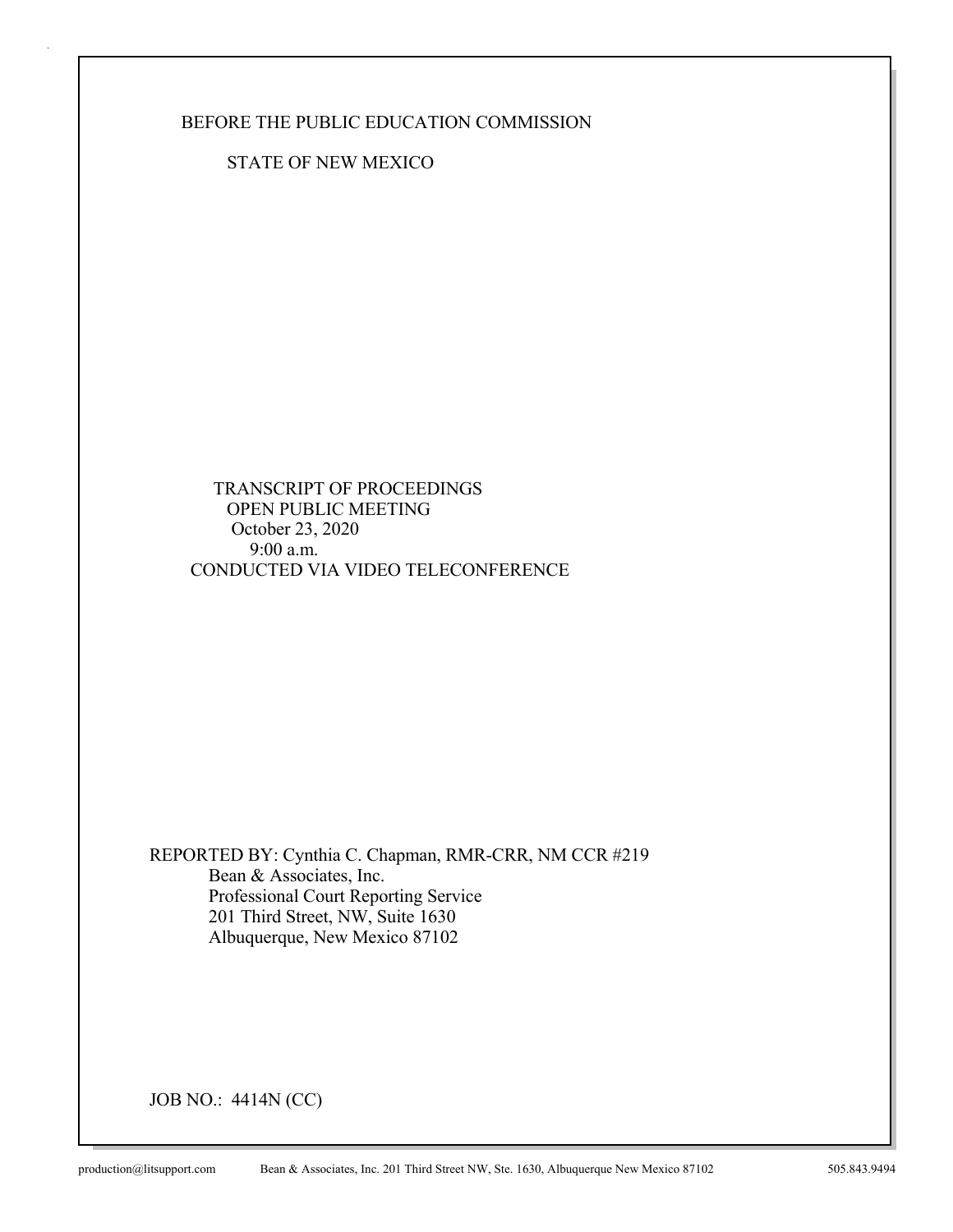# 2 (Pages 2 to 5)

|                     | 2                                                                                  |                | 4                                                                                              |
|---------------------|------------------------------------------------------------------------------------|----------------|------------------------------------------------------------------------------------------------|
| 1                   | <b>APPEARANCES</b>                                                                 | 1              | THE CHAIR: Okay. I am going to call to                                                         |
| $\overline{c}$<br>3 | <b>COMMISSIONERS:</b><br>MS. PATRICIA GIPSON, Chair                                | 2              | order this meeting of the Public Education                                                     |
|                     | MS. TRISH RUIZ, Vice Chair                                                         | 3              | Commission. It is Friday, October 23rd, 2020, and                                              |
| 4                   | MS. KARYL ANN ARMBRUSTER, Secretary<br>MR. R. CARLOS CABALLERO, Member             | $\overline{4}$ | it is $9:04$ a.m.                                                                              |
| 5                   | MR. MICHAEL CHAVEZ, Member                                                         | 5              | So, Commissioner Ruiz, would you do roll,                                                      |
|                     | MR. TIM CRONE, Member                                                              | 6              | please?                                                                                        |
| 6                   | MS. GEORGINA DAVIS, Member<br>MS. SONIA RAFTERY, Member                            | $\tau$         | <b>COMMISSIONER RUIZ: Yes.</b>                                                                 |
| 7                   | MR. DAVID ROBBINS, Member                                                          | 8              | Commissioner Voigt?                                                                            |
| 8                   | MS. GLENNA VOIGT, Member                                                           | 9              | COMMISSIONER VOIGT: Present.                                                                   |
|                     | PED STAFF:                                                                         | 10             | COMMISSIONER RUIZ: Commissioner Gipson?                                                        |
| 9                   | MS. KAREN WOERNER, Deputy Director                                                 | 11             | THE CHAIR: Here.                                                                               |
| 10                  | Options for Parents and Families                                                   | 12             | <b>COMMISSIONER RUIZ: Commissioner Davis?</b>                                                  |
| 11                  | MS. BEVERLY FRIEDMAN, Custodian of Record,                                         | 13             | COMMISSIONER DAVIS: Here.                                                                      |
| 12                  | Liaison to the PEC                                                                 | 14             | COMMISSIONER RUIZ: Commissioner Crone?                                                         |
|                     | PEC COUNSEL:                                                                       | 15             | COMMISSIONER CRONE: Here.                                                                      |
| 13                  | AMI JAEGER, ESQ.                                                                   | 16             | COMMISSIONER RUIZ: Commissioner Raftery?                                                       |
| 14                  | MARK CHAIKEN, ESQ.                                                                 | 17             | Commissioner Raftery, I think you're muted.                                                    |
| 15<br>16            |                                                                                    | 18             | COMMISSIONER RAFTERY: Sorry. I'm here.                                                         |
| 17                  |                                                                                    | 19             | COMMISSIONER RUIZ: Commissioner Chavez?                                                        |
| 18                  |                                                                                    | 20             | COMMISSIONER CHAVEZ: Present.                                                                  |
| 19<br>20            |                                                                                    | 21             | COMMISSIONER RUIZ: Commissioner                                                                |
| 21                  |                                                                                    | 22             | Caballero?                                                                                     |
| 22<br>23            |                                                                                    | 23             | <b>COMMISSIONER CABALLERO: Presente.</b>                                                       |
| 24                  |                                                                                    | 24<br>25       | COMMISSIONER RUIZ: Commissioner Ruiz is                                                        |
| 25                  |                                                                                    |                | here.                                                                                          |
|                     |                                                                                    |                |                                                                                                |
|                     | 3                                                                                  |                | 5                                                                                              |
| 1                   | INDEX TO PROCEEDINGS                                                               | 1              |                                                                                                |
| 2                   | PAGE                                                                               | $\overline{2}$ | Commissioner Armbruster?<br>COMMISSIONER ARMBRUSTER: Here.                                     |
| 3                   | 1 Call to Order, Roll Call,<br>4                                                   | 3              |                                                                                                |
| 4                   | Pledge of Allegiance and<br>Salute to the New Mexico Flag                          | $\overline{4}$ | COMMISSIONER RUIZ: We are all here,<br>Madam Chair.                                            |
| 5<br>6              | 2 Approval of Agenda<br>6                                                          | 5              | <b>COMMISSIONER ROBBINS: Commissioner</b>                                                      |
| 7                   | Open Forum - No Speakers<br>$\tau$<br>$\mathfrak{Z}$<br>Consent Agenda<br>4        | 6              | Robbins.                                                                                       |
| 8                   | Report from Options for Parents and<br>5<br>9                                      | $\overline{7}$ | COMMISSIONER RUIZ: I am so sorry,                                                              |
| 9                   | the Charter School Division - Discussion and<br>Possible Action                    | 8              | Commissioner Robbins. I'm sorry.                                                               |
| 10                  | 35<br>Discussion and Possible Action on<br>6                                       | 9              | MS. KAREN WOERNER: And Commissioner                                                            |
| 11                  | <b>Complaint Process and Procedures</b>                                            | 10             | Armbruster has -- did you get that one? -- she has                                             |
|                     | Discussion and Possible Action on PEC Tier 37<br>7                                 | 11             | joined.                                                                                        |
| 12<br>13            | Levels for 2018-2019 - TABLED<br>Discussion and Possible Action on School 37<br>8. | 12             | COMMISSIONER ARMBRUSTER: I got on, and it                                                      |
|                     | <b>Improvement Plans</b>                                                           | 13             | wasn't happy.                                                                                  |
| 14                  | Discussion and Possible Action on Notice of 37<br>9.                               | 14             | THE CHAIR: Yeah. I heard her say she's                                                         |
| 15                  | Intent and New Charter School Application                                          | 15             | here. So, welcome. Thank you.                                                                  |
| 16                  | 10 Discussion of the 2021 PEC Calendar<br>40                                       | 16             | COMMISSIONER ARMBRUSTER: So sorry.                                                             |
| 17                  | 11 Discussion and Possible Action on<br>44<br>Legislative Priorities               | 17             | THE CHAIR: No problem.                                                                         |
| 18                  | 44                                                                                 | 18             | So I'm going to ask Commissioner Raftery                                                       |
| 19                  | 12 Report from the Chair                                                           | 19             | to lead us in the Pledge of Allegiance and                                                     |
|                     | 13 PEC Comments<br>47                                                              | 20             | Commissioner Caballero in the Salute to the                                                    |
| 20                  | 14 Executive Session<br>73                                                         | 21             | New Mexico Flag.                                                                               |
| 21                  |                                                                                    | 22             | (Pledge of Allegiance and Salute to                                                            |
| 22                  | 15 Adjourn<br>78                                                                   | 23             | the New Mexico Flag conducted.)                                                                |
| 23<br>24            | 80<br>REPORTER'S CERTIFICATE<br><b>ATTACHMENT:</b>                                 | 24<br>25       | THE CHAIR: So thank you. And before we<br>move on to our formal business, I would just like to |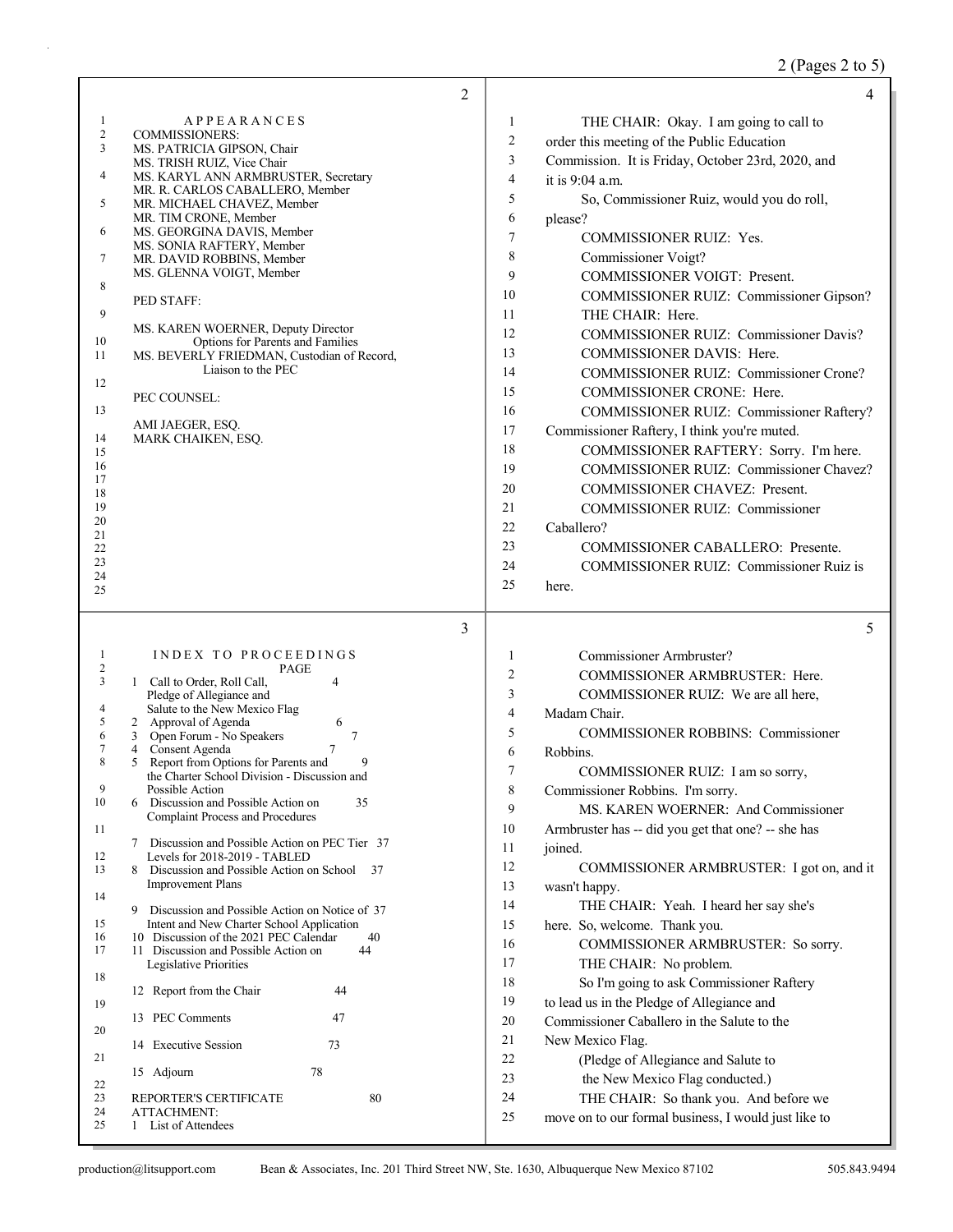3 (Pages 6 to 9)

|                | 6                                                    |                | 8                                                    |
|----------------|------------------------------------------------------|----------------|------------------------------------------------------|
| 1              | take a moment and pause.                             | 1              | Robbins?                                             |
| $\overline{c}$ | I was notified earlier this week of the              | $\overline{c}$ | <b>COMMISSIONER ROBBINS: Yes.</b>                    |
| 3              | passing of former Commissioner and Chair of the      | 3              | COMMISSIONER ARMBRUSTER: Commissioner                |
| 4              | Public Education Commission, Vince Bergman. So I     | 4              | Voigt?                                               |
| 5              | would just like to extend the condolences to Vince   | 5              | <b>COMMISSIONER VOIGT: Yes.</b>                      |
| 6              | and Vince's wife and two sons.                       | 6              | COMMISSIONER ARMBRUSTER: Commissioner                |
| 7              | Vince was an incredibly hard worker. He              | 7              | Caballero?                                           |
| 8              | was on the Executive Committee when I started on the | 8              | COMMISSIONER CABALLERO: Yes.                         |
| 9              | Commission, and I certainly learned a tremendous     | 9              | COMMISSIONER ARMBRUSTER: Commissioner                |
| 10             | amount from my experience of being able to spend     | 10             | Armbruster votes "Yes."                              |
| 11             | time with him. So I want to recognize all the work   | 11             | Commissioner Crone?                                  |
| 12             | that Commissioner Bergman did for the children in    | 12             | COMMISSIONER CRONE: Yes.                             |
| 13             | New Mexico.                                          | 13             | <b>COMMISSIONER ARMBRUSTER: Commissioner</b>         |
| 14             | So that being said, we're moving on to               | 14             | Davis?                                               |
| 15             | Item No. 2, which is the Approval of the Agenda.     | 15             | COMMISSIONER DAVIS: Yes.                             |
| 16             | And the -- I have two changes to make: to remove,    | 16             | <b>COMMISSIONER ARMBRUSTER: Commissioner</b>         |
| 17             | off of 5-B, No. 2; we do have all the paperwork in   | 17             | Raftery?                                             |
| 18             | from them; and also remove Item No. 7.               | 18             | <b>COMMISSIONER RAFTERY: Yes.</b>                    |
| 19             | COMMISSIONER RUIZ: Madam Chair, I make a             | 19             | COMMISSIONER ARMBRUSTER: Commissioner                |
| 20             | motion to approve the agenda with the removal of     | 20             | Chavez?                                              |
| 21             | Item 5-B, Item 2, and No. 7.                         | 21             | (Dog barks.)                                         |
| 22             | COMMISSIONER CHAVEZ: Second.                         | 22             | <b>COMMISSIONER CHAVEZ: Yes.</b>                     |
| 23             | THE CHAIR: There's a motion by                       | 23             | COMMISSIONER CABALLERO: That's a "Yes."              |
| 24             | Commissioner Ruiz, a second by Commissioner Chavez.  | 24             | COMMISSIONER ARMBRUSTER: I'm sorry,                  |
| 25             | All in favor?                                        | 25             | Michael.                                             |
|                |                                                      |                |                                                      |
|                | 7                                                    |                | 9                                                    |
| 1              | (Commissioners so indicate.)                         | 1              | Commissioner Gipson?                                 |
| 2              | THE CHAIR: Hearing no opposition, the                | 2              | THE CHAIR: Yes.                                      |
| 3              | motion passes.                                       | 3              | COMMISSIONER ARMBRUSTER: Ten-zero. The               |
| 4              | We are on to Item No. 3, which is Open               | 4              | motion passes.                                       |
| 5              | Forum. And I'm not sure -- I don't think anyone      | 5              |                                                      |
| 6              | signed up.                                           |                | THE CHAIR: Motion passes, ten-zero.                  |
| 7              |                                                      | 6              | Thank you.                                           |
|                | MS. FRIEDMAN: No one has signed up.                  | 7              | We are now on to Item No. 5, which is                |
| 8              | THE CHAIR: No. Okay.                                 | 8              | Report from Options for Parents and the Charter      |
| 9              | So we are now on to Item No. 4, which is             | 9              | School Division.                                     |
| 10             | the Consent Agenda -- approval of the Consent        | 10             | MS. KAREN WOERNER: Thank you,                        |
| 11             | Agenda.                                              | 11             | Madam Chair. Good morning, Commissioners.            |
| 12             | And I am going to ask for two changes on             | 12             | So is it okay if I share my screen for the           |
| 13             | that; and that is to remove 4-B-1-b and also 5-A.    | 13             | reentry status update?                               |
| 14             | THE CHAIR: Madam Chair, I move that we               | 14             | THE CHAIR: Sure.                                     |
| 15             | approve the Consent Agenda with removal of 4-B-1-b,  | 15             | MS. KAREN WOERNER: So I think the big                |
| 16             | $5-A.$                                               | 16             | item, of course, on everyone's mind is what's        |
| 17             | COMMISSIONER CHAVEZ: Second.                         | 17             | happening with reentry to the schools. So in your    |
| 18             | THE CHAIR: There's a motion by                       | 18             | packet on Page -- I'm sorry; lost it -- Page 169 --  |
| 19             | Commissioner Ruiz and a second by Commissioner       | 19             | are you seeing my Excel spreadsheet with the colors? |
| 20             | Chavez.                                              | 20             | Okay. So, basically, what I've been                  |
| 21             | Roll, please?                                        | 21             | tracking is with all the charter schools what county |
| 22             | COMMISSIONER ARMBRUSTER: Commissioner                | 22             | they're located and what grade levels they serve and |
| 23             | Ruiz?                                                | 23             | when they anticipate opening in hybrid.              |
| 24             | COMMISSIONER RUIZ: Yes.                              | 24             | We also collected small groups with                  |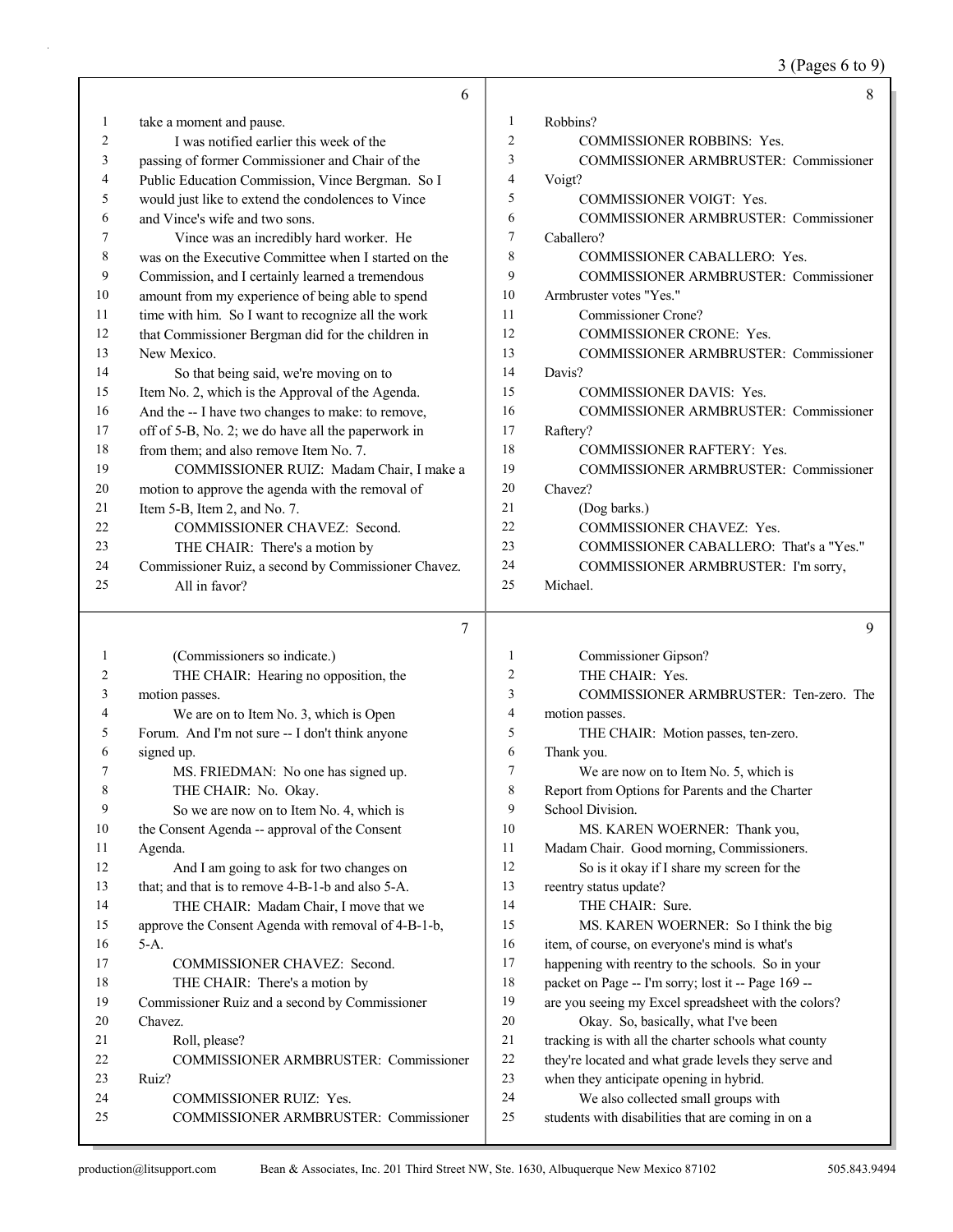4 (Pages 10 to 13)

|          | 10                                                   |                | 12                                                   |
|----------|------------------------------------------------------|----------------|------------------------------------------------------|
| $\bf{l}$ | five-to-one ratio and small groups for the           | 1              | MS. KAREN WOERNER: I know the Commission             |
| 2        | pre-K-to-3 students in a five-to-one ratio.          | 2              | likes colors. But it does help me track and see      |
| 3        | So on Page 169 your packet, you will see             | 3              | that schools that have the red or orange are not     |
| 4        | that the green colors are the schools that have      | $\overline{4}$ | really able to open if they haven't already. So it   |
| 5        | opened in hybrid. And I have been color-coding the   | 5              | helps me to track what's going on. And as I said,    |
| 6        | county colors as it changes. And as you know, most   | 6              | it's in your packet.                                 |
| 7        | recently, we had a drastic increase across the       | 7              | The other things I wanted to discuss, as             |
| 8        | state; so many of our counties are orange or red.    | 8              | you know, is the renewal hearings are coming up. We  |
| 9        | And then in the grade levels served, as              | 9              | just -- the Commission, at the work session          |
| 10       | you know, middle and high school are not yet allowed | 10             | yesterday, discussed this. But I will be e-mailing   |
| 11       | to open in hybrid. Those are red here. This is a     | 11             | all of the schools with their assigned day and       |
| 12       | date they anticipate opening. So you can see that    | 12             | approximate time for their renewal hearings in       |
| 13       | many of them have decided to wait until January, if  | 13             | December, and, of course, the plan and the number of |
| 14       | we're able at that time.                             | 14             | minutes allowed for their hearing itself.            |
| 15       | Others that are in yellow, I'm still                 | 15             | So I did make the adjustments as shared at           |
| 16       | waiting to see. They kind of want to open, but it's  | 16             | the work session yesterday and just wanted that to   |
| 17       | dependent on the gating criteria and the             | 17             | be here in your packet. That's Page 171.             |
| 18       | circumstances.                                       | 18             | We also talked about all of our                      |
| 19       | You may know, Commissioners, that the                | 19             | State-authorized schools and the various contract    |
| 20       | guidance is that if you were in a green county at    | 20             | versions that they're on. And that's also here on    |
| 21       | the time of the start of September, you were able to | 21             | Page 172. All of these schools on the former         |
| 22       | open. So in some cases, schools are open that are    | 22             | contract will be renewing or up for renewal this     |
| 23       | now in orange. I don't think we have any that are    | 23             | year. So I'm looking forward to having everyone on   |
| 24       | open in a red county at this time.                   | 24             | the newer version of the contract, or the latest     |
| 25       | But if the school -- the guidance was that           | 25             | versions of the contract.                            |
|          |                                                      |                |                                                      |

| 1  | they didn't want schools to open and close and open  | 1              | I do want to share with you that we have             |
|----|------------------------------------------------------|----------------|------------------------------------------------------|
| 2  | and close. So once opened, barring any extenuating   | 2              | been conducting -- the team has been conducting the  |
| 3  | circumstances, they're allowed to stay open in       | 3              | renewal site visits and the stakeholder interviews.  |
| 4  | hybrid mode.                                         | $\overline{4}$ | The renewal -- we finished six schools and have      |
| 5  | And you can see here that we have one,               | 5              | three -- no, sorry. Finished five. One is            |
| 6  | two, three, four, five, six, seven, eight, nine,     | 6              | happening today, and we'll be finishing next week on |
| 7  | ten, eleven schools now open in hybrid model, all of | 7              | the other two.                                       |
| 8  | them serving elementary grades.                      | 8              | We're doing in-person visits initially and           |
| 9  | I just wanted the Commission to be aware             | 9              | doing the annual visit at the same time, which is    |
| 10 | of that. And as the colors change for counties, I    | 10             | our normal practice. But due to the changes in the   |
| 11 | update this chart. There is a link at the bottom of  | 11             | State circumstances and some requests from schools,  |
| 12 | the page if you want to look at it at any time. But  | 12             | the last three schools will be doing everything      |
| 13 | this is how it stands as of today.                   | 13             | virtually.                                           |
| 14 | Do the Commissioners have any questions              | 14             | To be clear, the stakeholder interviews,             |
| 15 | about the reentry or anything on this Page 169 and   | 15             | which could have been large groups, were all done    |
| 16 | 170?                                                 | 16             | virtually for large schools. We scheduled those      |
| 17 | THE CHAIR: Sorry to interrupt. We need               | 17             | through Zoom. So we had two team members working     |
| 18 | the report to reflect that Commissioner -- wait --   | 18             | from their offices doing the stakeholder interviews  |
| 19 | just got back in. Thanks.                            | 19             | with the parents, students, staff, and the governing |
| 20 | Commissioners, any questions?                        | 20             | board members for every school.                      |
| 21 | COMMISSIONER RUIZ: No questions. Just a              | 21             | And the -- and two members were either               |
| 22 | comment.                                             | 22             | visiting the team -- visiting the school to go       |
| 23 | Thank you, Karen, for the work on this.              | 23             | through all the files and the things that we needed  |
| 24 | And thank you for the color coding. Boy, that's      | 24             | to check on in person, except for the last three     |
| 25 | helpful. Thank you. Love the color coding.           | 25             | schools which will be done virtually.                |
|    |                                                      |                |                                                      |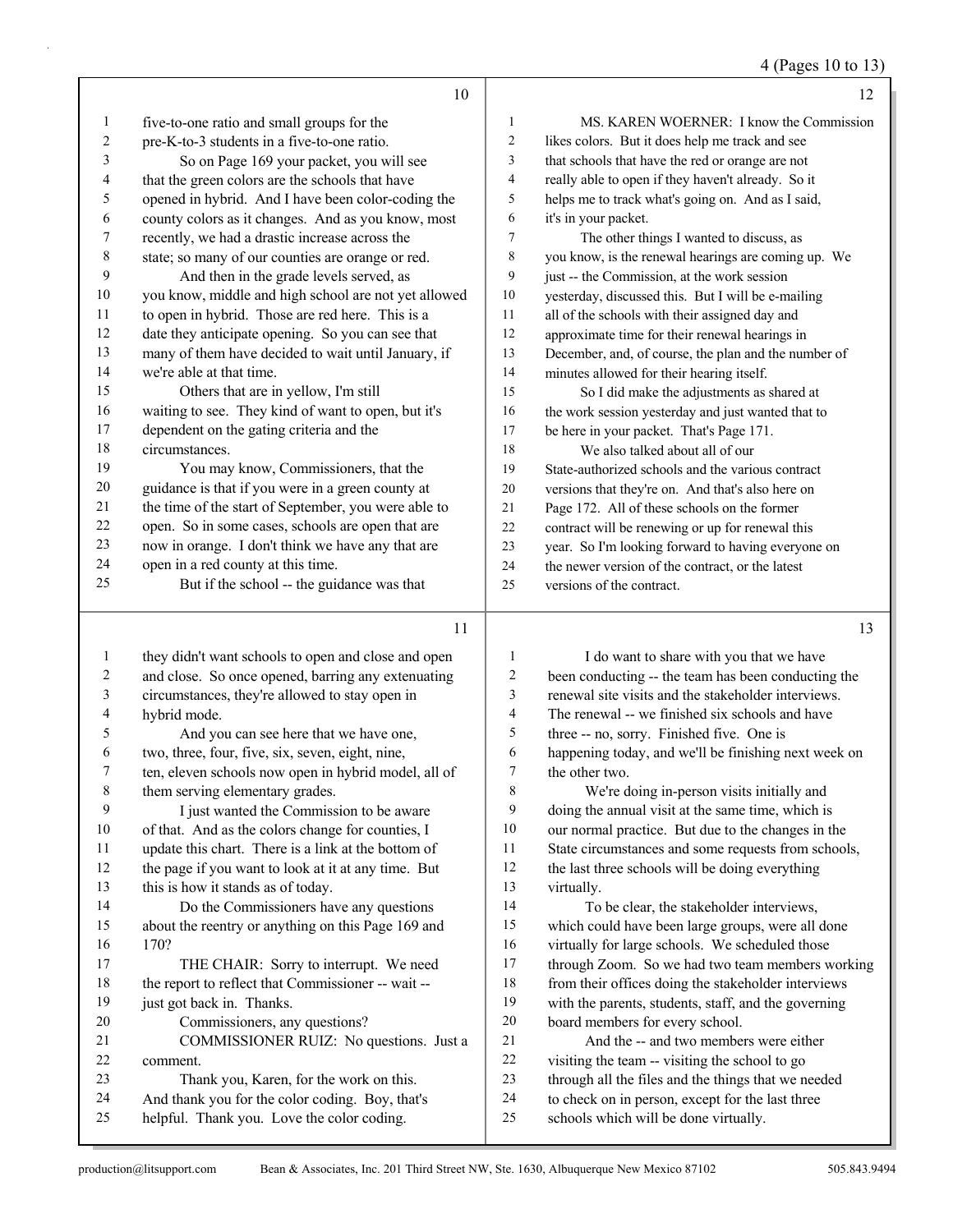5 (Pages 14 to 17)

|                | 14                                                                                                         |                         | 16                                                                                                         |
|----------------|------------------------------------------------------------------------------------------------------------|-------------------------|------------------------------------------------------------------------------------------------------------|
| 1              | That does mean that we will have to                                                                        | $\mathbf{1}$            | of the charter schools that -- I guess it spilled                                                          |
| $\overline{c}$ | visit -- see what happens in the spring. We do have                                                        | $\overline{c}$          | over onto another page; sorry about that -- but the                                                        |
| 3              | to visit those other three schools again to do an                                                          | 3                       | charter schools that took advantage and received                                                           |
| 4              | annual visit. We are planning that annual visit for                                                        | 4                       | funding for what's called Category 1, which is the                                                         |
| 5              | spring semester as if we were doing them in person,                                                        | 5                       | Internet access piece, and the Category 2, which is                                                        |
| 6              | hoping that we'll be able to.                                                                              | 6                       | the network equipment. So you can see that the work                                                        |
| 7              | If that is not -- able to do that, we'll                                                                   | $\tau$                  | last year was pretty successful in getting several                                                         |
| $\,8\,$        | have to come up with a plan as to how we will                                                              | $\,$ $\,$               | State charter schools, the ones in yellow, to get                                                          |
| $\overline{9}$ | conduct a good site visit virtually for the annual                                                         | 9                       | some better access and better equipment at a reduced                                                       |
| $10\,$         | visits for all the schools.                                                                                | $10\,$                  | price.                                                                                                     |
| 11             | And I also wanted to share -- the other                                                                    | 11                      | And we do already have -- we've started                                                                    |
| 12             | news, I wanted to share a big project that's going                                                         | 12                      | now -- due to that success, we are working on this                                                         |
| 13             | on. I know Commissioner Robbins is certainly                                                               | 13                      | year's group. We had a kickoff earlier this month                                                          |
| 14             | familiar, because PSCOC has supported this project.                                                        | 14                      | and invited all charter school leaders. It was                                                             |
| 15             | But last year, I shared with you all that                                                                  | 15                      | attended by 50 different charter schools; so that's                                                        |
| 16             | the PSFA, through the Broadband -- Broadband                                                               | 16                      | both State and local.                                                                                      |
| 17             | Deficiency Correction Program, BDCP, was working                                                           | 17                      | And so far, these are the schools that                                                                     |
| 18             | with a charter school pilot last year to get more                                                          | 18                      | have been -- reached out to PSFA to participate this                                                       |
| 19             | charter schools to take advantage of what's called                                                         | 19                      | year. And you can see that there are several State                                                         |
| 20             | E-Rate.                                                                                                    | 20                      | charter schools on that list as well.                                                                      |
| 21             | For those of you who aren't familiar with                                                                  | 21                      | So I'm really pleased and appreciative of                                                                  |
| $22\,$         | E-Rate, it's education rate for discounts on                                                               | 22                      | PSFA and the PSCOC for making this available to our                                                        |
| 23             | technology, infrastructure, internet connectivity.                                                         | 23                      | charter schools. And for those charter schools who                                                         |
| 24             | And, basically, it's cents on the dollar for                                                               | 24                      | haven't yet gotten on board and would like to have a                                                       |
| 25             | connectivity and upgrade to your infrastructure for                                                        | 25                      | free technology needs assessment, they need to just                                                        |
|                |                                                                                                            |                         |                                                                                                            |
|                |                                                                                                            |                         |                                                                                                            |
|                | 15                                                                                                         |                         | 17                                                                                                         |
| $\mathbf{1}$   |                                                                                                            | $\mathbf{1}$            |                                                                                                            |
| 2              | connecting to the Internet.<br>So it's a difficult -- it's not difficult;                                  | $\overline{c}$          | contact PSFA, Ruth Bingham, and they will conduct a<br>meeting. And Chris Martinez is going out to all the |
| $\mathfrak{Z}$ |                                                                                                            | 3                       |                                                                                                            |
| 4              | but it is -- has a lot of requirements and deadlines<br>and forms that have to be submitted and a certain  | $\overline{\mathbf{4}}$ | schools and reviewing their equipment and helping<br>them.                                                 |
| 5              |                                                                                                            | 5                       | So I really just wanted to share that with                                                                 |
| 6              | process that has to be followed, and it's a lot of                                                         | 6                       |                                                                                                            |
| 7              | work. So charter schools haven't really                                                                    | 7                       | all of you and am really pleased with this project;<br>SO                                                  |
| 8              | participated in the past, partly due to the amount                                                         | 8                       | COMMISSIONER ROBBINS: Madam Chair, could                                                                   |
| 9              | of work maybe wasn't deemed to be worth the effort.<br>But what's happening now is the PSFA, and           | 9                       | I just add?                                                                                                |
| 10             |                                                                                                            | 10                      | THE CHAIR: Yes.                                                                                            |
| 11             | funded with monies from the PSCOC, are providing --                                                        | 11                      | COMMISSIONER ROBBINS: I just wanted to                                                                     |
| 12             | they did an RFP for an E-Rate consultant, and they                                                         | 12                      | add, in the past, there was a misconception of the                                                         |
| 13             | are working with DoIT also. And what's available to<br>the schools is a free needs assessment, a review of | 13                      | type of equipment if you were in a leased facility;                                                        |
| 14             | their Internet bills and what they're paying and                                                           | 14                      | because, obviously, you can't make capital                                                                 |
| 15             | what kind of connection they have, how much                                                                | 15                      | improvements to the building to provide the service.                                                       |
| 16             | bandwidth they have, as well as a needs assessment                                                         | 16                      | But there's a lot of equipment that's portable that                                                        |
| 17             | at the school of their equipment.                                                                          | 17                      | you can move, servers, routers, things like that,                                                          |
| 18             |                                                                                                            | 18                      | things that will amplify your signal so that you can                                                       |
| 19             | And then from there, the E-Rate consultant                                                                 | 19                      | spread it out throughout the building. Those things                                                        |
| 20             | helps them to do the forms and do the appropriate<br>procurement to get improved Internet connection,      | 20                      | are portable, so those things are eligible for this.                                                       |
| 21             | sometimes even at a lesser cost than they were                                                             | 21                      | So I think what Karen has mentioned with                                                                   |
| 22             | paying for a less service, as well as upgraded                                                             | 22                      | the access and the ability of this consultant to                                                           |
| 23             | equipment, routers, switches, access points,                                                               | $23\,$                  | come in, they can assess what can be done. And,                                                            |
| 24             | et cetera.                                                                                                 | 24                      | like she said, it's cents on the dollar to buy this                                                        |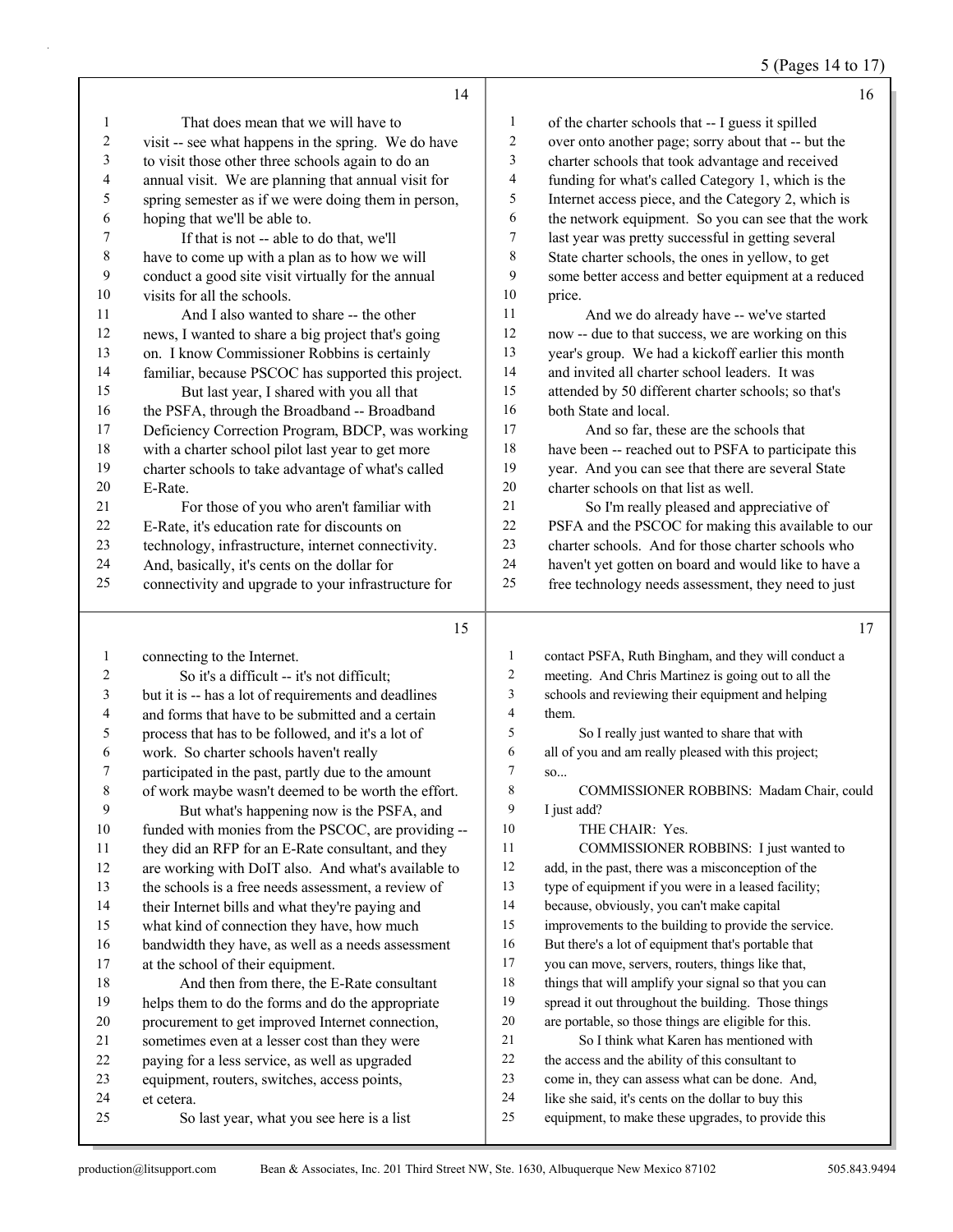6 (Pages 18 to 21)

|    | 18                                                   |                | 20                                                   |
|----|------------------------------------------------------|----------------|------------------------------------------------------|
| 1  | service in these charter schools.                    | 1              | license. It's now been issued. So we now have        |
| 2  | So I would encourage those that haven't to           | $\overline{2}$ | everything that we need.                             |
| 3  | take advantage and to contact PSFA.                  | 3              | In the interim, they did have Al Martinez,           |
| 4  | Thank you.                                           | $\overline{4}$ | which, some of you may know, serves another school.  |
| 5  | MS. KAREN WOERNER: Yes. And when                     | 5              | He was filling in to help them as they transition.   |
| 6  | Commissioner Robbins says "cents on the dollar," the | 6              | But everything is all set now.                       |
| 7  | discount rate is based on your Free and Reduced      | 7              | For DEAP, I did -- as you know, this has             |
| 8  | Lunch counts and can be as much as 90 percent of the | 8              | been on the agenda for several months. I did speak   |
| 9  | amount. So it is worthwhile, and especially with     | 9              | to the head administrator yesterday, who said that   |
| 10 | support to help learn the system and how to process  | 10             | the board was meeting last night and that they are   |
| 11 | the forms and get it all completed legally. So very  | 11             | working on improving their processes and were going  |
| 12 | appreciative of that.                                | 12             | to get all the forms in to us. But we have not yet   |
| 13 | So also I think you may have noticed in              | 13             | received those. Do you want me to --                 |
| 14 | our newsletter. We shared this -- October            | 14             | THE CHAIR: Right.                                    |
| 15 | newsletter from the division, we shared some         | 15             | MS. KAREN WOERNER: -- discuss that?                  |
| 16 | information on technology. One of them is this what  | 16             | THE CHAIR: So I think at this point in               |
| 17 | I was just discussing and that kickoff meeting we    | 17             | time, just to keep the school on task in making sure |
| 18 | had at the beginning of the month.                   | 18             | that they move quicker in developing these better    |
| 19 | The other one is another service I wanted            | 19             | processes and that they understand that there is     |
| 20 | to share with you, that schools can get free Wi-Fi   | 20             | really this critical timeline, we've held other      |
| 21 | extenders in their parking lots that's beyond -- you | 21             | schools accountable in the meantime with letters     |
| 22 | know, a lot of schools, especially now with the      | 22             | because they haven't provided their paperwork in a   |
| 23 | remote learning, some folks were -- with limited     | 23             | timely fashion. And we've extended for months a      |
| 24 | access are going to libraries or to the school to    | 24             | little bit more grace to DEAP.                       |
| 25 | use their access -- wireless access at the facility. | 25             | And I think at this point in time, just to           |
|    |                                                      |                |                                                      |

1 This project here is available to all schools. Just need to fill out a form online, and they'll come out and put in, free of charge, a Wi-Fi outdoor Wireless Access Point that will make it easier for folks to connect. 6 They install it. They connect it to your existing service. And, as I said, it's free. It's available -- this group is basically technology experts who are responding to crisis situations. And due to the COVID, we have disaster recovery needed everywhere. 12 So they're here to do this work, and then they move on to other states. If schools need this or haven't taken advantage of it, I encourage them to do so and wanted the Commission to be aware of 16 this option available to folks, particularly given the technology challenges we're having with remote learning. 19 And I think with that, I think that covers the update for me for today. 21 And moving on to the amendment concerns, as Chairwoman Gipson shared earlier, Monte del Sol did get all of their business manager paperwork submitted to us. Part of it had to do with their business manager they selected did not yet have her make sure that their feet are to the fire a little bit more, I think it is appropriate for a Letter of Concern to go to them so that they know they need to respond within that more timely fashion. 5 MS. KAREN WOERNER: So, Madam Chair, Ami will take care of the Letter of Concern; is that correct? 8 THE CHAIR: I do believe we have to vote -- 10 MS. KAREN WOERNER: Oh, sorry. 11 THE CHAIR: -- to send the Letter of Concern. 13 MS. KAREN WOERNER: I see. 14 MS. AMI JAEGER: So this is Ami. I just want to maybe remind people that on the intervention 16 ladder, in order to send a Letter of Concern and Notice of Concern, it has to be properly noticed at a meeting. And so what we did last month, remember, we had provided a notice to a school, and then we sent them interim documents; but we gave them time to appear to present their side of the story. 22 So I'm just wondering if the Commission wants to acknowledge that it raises -- the issue raises to the point of Notice of Concern, but that we should put it on the agenda for next month for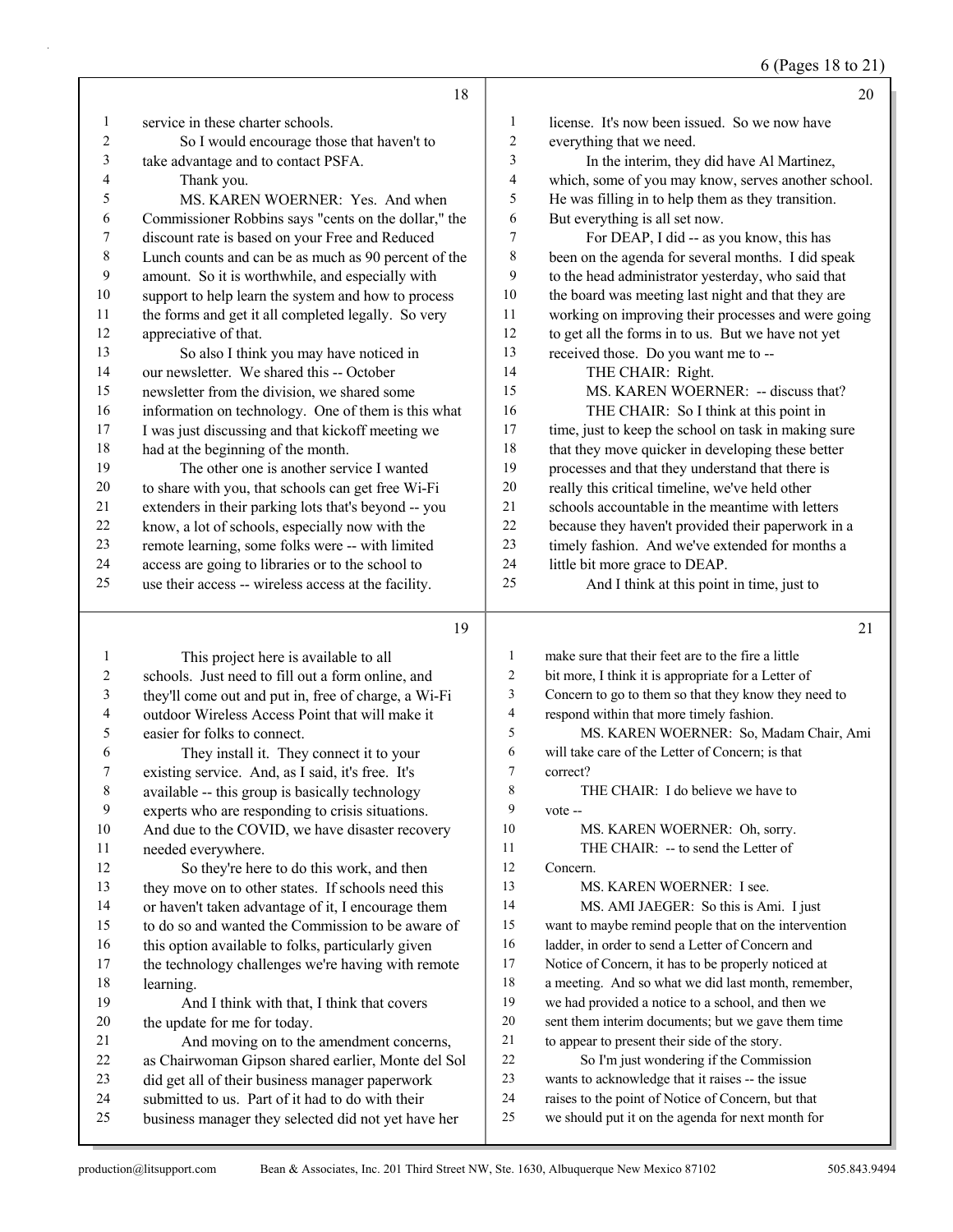| 7 (Pages 22 to 25) |
|--------------------|
|--------------------|

|              | 22                                                   |                  | 24                                                   |
|--------------|------------------------------------------------------|------------------|------------------------------------------------------|
| 1            | proper notice.                                       | $\mathbf{1}$     | THE CHAIR: It's been on the agenda for               |
| 2            | THE CHAIR: I thought when we -- when we              | $\overline{c}$   | several months as well.                              |
| 3            | discussed this when we were doing the agenda, that   | 3                | COMMISSIONER CABALLERO: Yes, it's in the             |
| 4            | it was okay, because it says, "Discussion and        | 4                | agenda, Madam Chair. And to me, that's not enough.   |
| 5            | Possible Action" in the -- on the agenda for the     | 5                | THE CHAIR: Okay.                                     |
| 6            | concerns.                                            | 6                | COMMISSIONER CABALLERO: Still, just                  |
| 7            | MS. AMI JAEGER: All right. I'm fine with             | 7                | conversations, "I said," "She said," "I called,"     |
| 8            | that.                                                | 8                | "They said yes." She did mention right now she has   |
| 9            | THE CHAIR: You know, I think Karen has               | 9                | an e-mail, well, let's see it. That's all I'm        |
| 10           | communicated with them. And Karen actually did       | 10               | saying. I want to see something so that we're        |
| 11           | communicate to them the fact that a letter may be    | 11               | standing on solid ground to some extent, other than  |
| 12           | coming.                                              | 12               | just "I converse" and all this stuff. Thank you.     |
| 13           | MS. AMI JAEGER: Okay.                                | 13               | COMMISSIONER VOIGT: Madam Chair, I agree,            |
| 14           | THE CHAIR: So -- and, Karen, let me just             | 14               | because I think maybe that's why this has been so    |
| 15           | double-check. Did you also mention that if they're   | 15               | prolonged is we haven't had anything verifiable.     |
| 16           | having any difficulties with the notary, that Ami    | 16               | But I think, also -- would it be -- I think because  |
| 17           | had offered to try to work that out for them?        | 17               | this has extended for so many months, there's some   |
| 18           | MS. KAREN WOERNER: Madam Chair, yes, I               | 18               | refresher that's needed about this whole situation,  |
| 19           | did, and that was sent via e-mail --                 | 19               | at least for me.                                     |
| 20           | THE CHAIR: Okay.                                     | 20               | I need more follow-up about what are the             |
| 21           | MS. KAREN WOERNER: -- a week -- or                   | 21               | exact items that are of concern and what are --      |
| 22           | earlier this week after our discussion at the        | 22               | what's Karen waiting for from the school?            |
| 23           | executive -- our check-in last week. And so I did    | 23               | THE CHAIR: They're waiting for the                   |
| 24           | offer that and gave Ami's e-mail and phone number.   | 24               | paperwork for the changes in the governance council. |
| 25           | I did not hear back from the school till,            | 25               | And I do believe that Dolores has -- you know,       |
|              | 23                                                   |                  | 25                                                   |
| $\mathbf{1}$ | like I said, last night. And I did share with her    | 1                | that's not Karen's job to make sure that all that    |
| 2            | that it was possible that the Commission could vote  | 2                | paperwork -- it goes to another Charter School       |
| 3            | for a Letter of Concern and explained what that      | 3                | Division staff member; I believe it's Dolores.       |
| 4            | meant to them, that, really, it would mean that      | 4                | So I know they've been communicated to               |
| 5            | she -- the school needs to get that documentation    | 5                | that they're -- that they're missing that paperwork  |
| 6            | in, and then it would go back to good standing after | 6                | and they've been missing that paperwork literally    |
|              | that.                                                | $\boldsymbol{7}$ | for -- for months now. But it is -- it is the        |
| 8            | COMMISSIONER CABALLERO: Madam Chair?                 | 8                | complete notification packet for the change in       |
| 9            | So the e-mail is the only thing that we              | 9                | governance council membership that's been missing.   |
| 10           | can show besides the conversations that -- that      | 10               | COMMISSIONER VOIGT: That's the only                  |
| 11           | there's been dialogue back and forth. I don't want   | 11               | thing?                                               |
| 12           | to get caught in, "No, she didn't say that," "No,    | 12               | THE CHAIR: And I'm not going to diminish             |
| 13           | that wasn't the conversation."                       | 13               | it by saying that's the only thing.                  |
| 14           | So if there is some e-mails, I think we              | 14               | COMMISSIONER VOIGT: Oh, okay.                        |
| 15           | need to see them before we vote on sending them a    | 15               | THE CHAIR: All the schools are asked --              |
| 16           | Letter of Concern, because that's -- that's the step | 16               | are required to provide the same notification.       |
| 17           | that we need to make sure that it's not just         | 17               | COMMISSIONER VOIGT: Right. Right. Okay.              |

17 COMMISSIONER VOIGT: Right. Right. Okay.

18 MS. KAREN WOERNER: So, Madam Chair --

19 THE CHAIR: So we have sent letters to

- other schools because they've been seriously late
- in -- in that notification.

22 But I'll leave it to the Commission if<br>23 they wish to wait until -- it's going to be De

they wish to wait until -- it's going to be December

- now, because we don't have a November meeting.
- 25 COMMISSIONER RUIZ: Madam Chair, just a

conversations.

never happened."

19 And back in the day, when we were -- before we had this new staff, Division staff, we would get a lot of stuff, just conversations, and charter schools would come back and say, "No, that

24 So I want to make sure we have something

in writing, some -- something so that --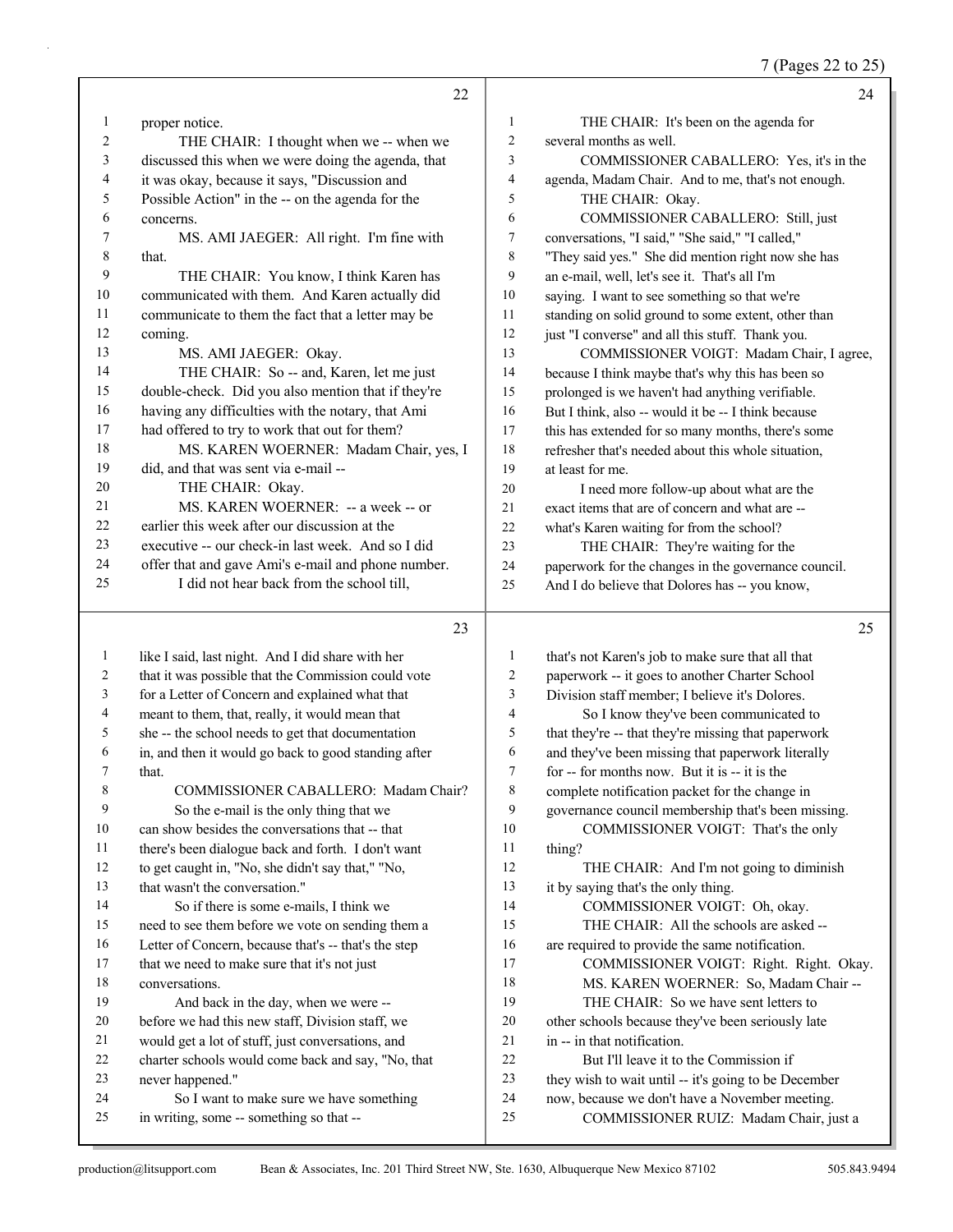8 (Pages 26 to 29)

|              | 26                                                                            |                | 28                                                                                                    |
|--------------|-------------------------------------------------------------------------------|----------------|-------------------------------------------------------------------------------------------------------|
| $\mathbf{1}$ | couple of things. So this has been an issue for                               | 1              | COMMISSIONER VOIGT: Real quick, before we                                                             |
| 2            | many, many, many months. And it has been discussed,                           | 2              | go into the motion, I just want to be clear that the                                                  |
| 3            | and we keep rolling it back, and we keep rolling is                           | 3              | only document Karen is waiting on is their governing                                                  |
| 4            | it back, and we keep rolling it back.                                         | 4              | board notification documents about membership                                                         |
| 5            | My concern is that we are setting a                                           | 5              | change; is that it?                                                                                   |
| 6            | precedent that these are the established guidelines;                          | 6              | THE CHAIR: Correct.                                                                                   |
| 7            | this is what we're requiring of schools. And if we                            | 7              | COMMISSIONER VOIGT: Okay.                                                                             |
| 8            | continue to let this go back and just keep rolling                            | 8              | MS. KAREN WOERNER: Madam Chair?                                                                       |
| 9            | on and rolling -- like you said, we don't even meet                           | 9              | THE CHAIR: I'm sorry. Karen?                                                                          |
| 10           | in November. So now we're pushing it to a December                            | 10             | MS. KAREN WOERNER: I just wanted to                                                                   |
| 11           | vote.                                                                         | 11             | respond to Commissioner Caballero. I am happy to                                                      |
| 12           | I -- personally, I know that Karen has                                        | 12             | share the e-mails. I don't know that we should                                                        |
| 13           | communicated that, whether we've seen the e-mails                             | 13             | share them here. But I'm happy to e-mail them to                                                      |
| 14           | offer not. I have no reason to doubt that those                               | 14             | the governing board -- I mean to the Commissioners.                                                   |
| 15           | communications have taken place. And I do not think                           | 15             | But I want you to know that Chairwoman                                                                |
| 16           | that by moving that back another month, it is doing                           | 16             | Gipson described the process accurately. Dolores                                                      |
| 17           | justice to the Commission, nor to the school: To                              | 17             | e-mails, regularly, many schools to get the                                                           |
| 18           | the Commission, because it's setting a precedent                              | 18             | documents submitted in time and repeatedly                                                            |
| 19           | that we're going to bend; you know, we're going to                            | 19             | e-mails -- I don't have those handy. But I did                                                        |
| 20           | keep moving declines. And, for the school because,                            | 20             | look. I e-mailed the school -- I usually step in                                                      |
| 21           | you know, everybody has deadlines. We all have                                | 21             | only when it becomes a repeat problem.                                                                |
| 22           | deadlines we have to meet.                                                    | 22             | And I did e-mail the school -- I found                                                                |
| 23           |                                                                               | 23             |                                                                                                       |
| 24           | I -- I think that we should proceed.<br>COMMISSIONER ARMBRUSTER: Madam Chair? | 24             | two. One was September 11th -- no, excuse me --<br>September 10th regarding the meeting in September, |
| 25           |                                                                               | 25             |                                                                                                       |
|              | COMMISSIONER ROBBINS: I agree.                                                |                | that they -- about this issue and what they needed                                                    |
|              | 27                                                                            |                | 29                                                                                                    |
|              |                                                                               |                |                                                                                                       |
| $\mathbf{1}$ | THE CHAIR: Commissioner Armbruster?                                           | $\mathbf{1}$   | to submit.                                                                                            |
| 2            | COMMISSIONER ARMBRUSTER: I'm sorry. I                                         | $\overline{c}$ | I got a response about their new process.                                                             |
| 3            | can't see anything with this screen.                                          | 3              | And then I submitted an e-mail on Tuesday with a                                                      |
| 4            | But, yes, I want to agree with                                                | $\overline{4}$ | list and links to everything, again saying that we                                                    |
| 5            | Commissioner Ruiz, in that we're not closing the                              | 5              | needed the governing board change form, the                                                           |
| 6            | school. We're not taking some drastic action.                                 | 6              | statement to consult, the affidavit, the assurances                                                   |
| 7            | We're simply following up with a letter that's been                           | 7              | document, the evidence that they were -- the member                                                   |
| 8            | in the minutes for several months, because we've                              | 8              | was voted on back in May or June, the resignation                                                     |
| 9            | talked about it. And I think Ms. Jaeger has already                           | 9              | that happened last February.                                                                          |
| 10           | offered to do the notary, which is we had great                               | 10             | And so I just think it's a lack of                                                                    |
| 11           | concern about that, in that area, to be able to find                          | 11             | follow-through and appreciate your concerns here.                                                     |
| 12           | someone.                                                                      | 12             | COMMISSIONER CABALLERO: Well, you know, I                                                             |
| 13           | So I think that this is just a letter.                                        | 13             | have to say that we've gone through many appeals,                                                     |
| 14           | This is not closing your school; this is not taking                           | 14             | and we've lost because it's just talk, talk, talk,                                                    |
| 15           | away your money. It's not doing anything like that.                           | 15             | and nothing in writing, and it's just a letter --                                                     |
| 16           | It's just basically putting it on paper to do it.                             | 16             | it's just a little issue.                                                                             |
| 17           | And I think it needs to be done sooner                                        | 17             | Well, I can say it's just a little bit of                                                             |
| 18           | rather than later. And you know what? If the                                  | 18             | time. I think that we have to be more cognizant of                                                    |
| 19           | letter comes in, and they go through the notary                               | 19             | showing and confirming what we're saying, especially                                                  |
| $20\,$       | process next week, it's done. It's over. It's not                             | 20             | when we're issuing out Letters of Concern.                                                            |
| 21           | lingering on.                                                                 | 21             | And in the steps that we set up, we set up                                                            |
| 22           | So my vote would be for us to get it over                                     | 22             | those steps in recognition of the problems we've had                                                  |
| 23           | with and not let things just drag on and --                                   | 23             | in the past.                                                                                          |
| 24           | THE CHAIR: We need a motion.                                                  | 24             | MS. KAREN WOERNER: I can't hear,                                                                      |
| 25           | COMMISSIONER ARMBRUSTER: Okay. So --                                          | 25             | Commissioner. Can you --                                                                              |
|              |                                                                               |                |                                                                                                       |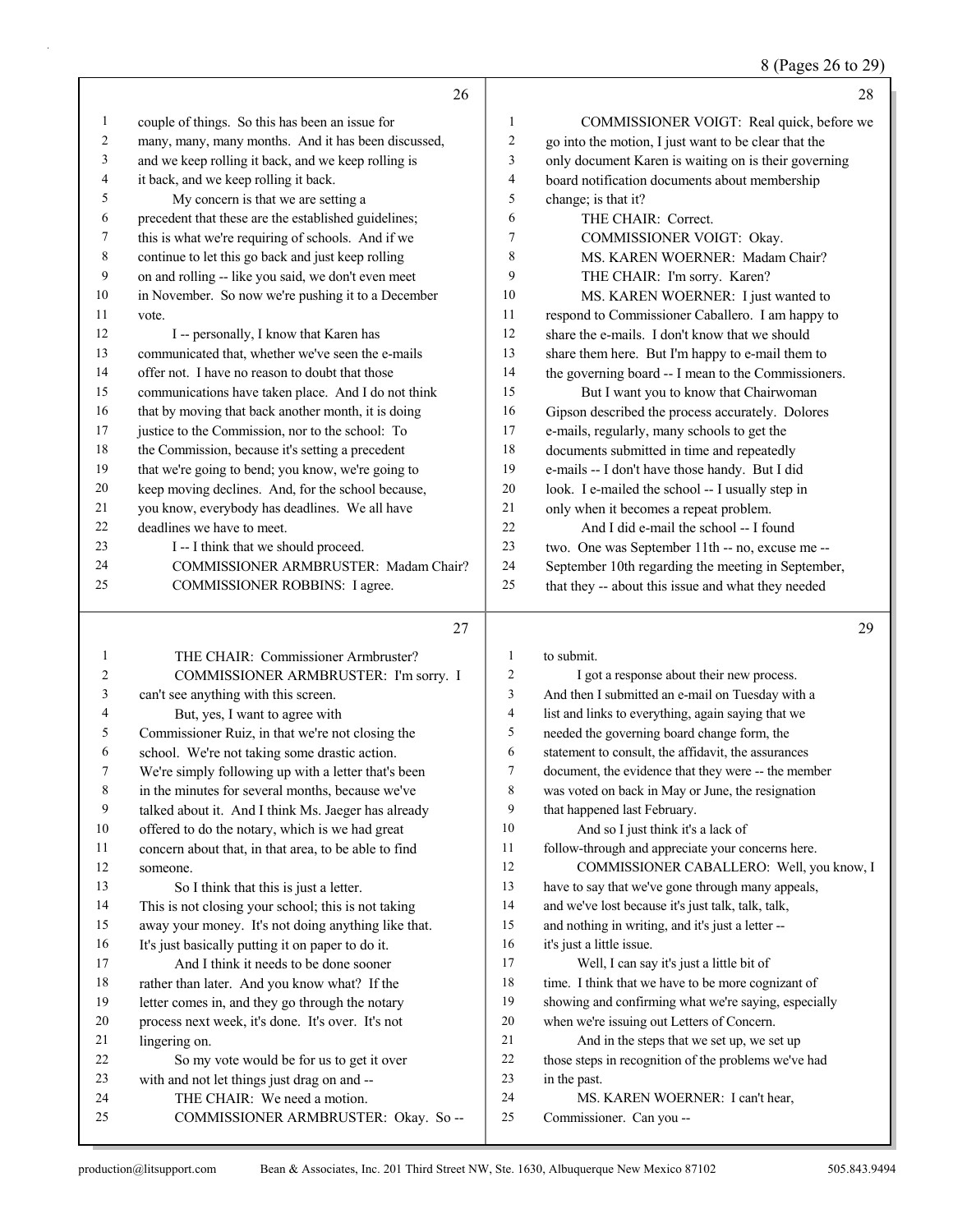9 (Pages 30 to 33)

|                  | 30                                                   |                  | 32                                                   |
|------------------|------------------------------------------------------|------------------|------------------------------------------------------|
| 1                | COMMISSIONER CABALLERO: It's not right               | $\mathbf{1}$     | least will be a lawyer's eye on it from a due        |
| $\overline{c}$   | now, "Well, we've been talking about it for many     | $\mathfrak{2}$   | process perspective.                                 |
| 3                | months." Well-                                       | $\overline{3}$   | COMMISSIONER VOIGT: Madam Chair, I want              |
| 4                | MS. KAREN WOERNER: I can't hear                      | $\overline{4}$   | to say -- thanks for that request to include         |
| 5                | Commissioner Caballero --                            | 5                | documents in our SharePoint pre-meeting. I think     |
| 6                | COMMISSIONER ARMBRUSTER: I can.                      | 6                | that would be helpful.                               |
| 7                | COMMISSIONER CABALLERO: -- get us some               | $\tau$           | I think -- this is just a procedural step.           |
| $\,$ $\,$        | hard evidence and e-mails to back it up, and all     | $\,$ 8 $\,$      | And I think it will help, given that this has been   |
| 9                | those funds. Here we are --                          | 9                | drawn out for so long. I think that procedurally     |
| 10               | THE CHAIR: Commissioner Caballero?                   | 10               | this is something that needs to be done. And it's    |
| 11               | COMMISSIONER CABALLERO: -- give that                 | 11               | nothing that -- I don't think it's a high-stakes     |
| 12               | evidence. And so I'm not going to -- I'm not going   | 12               | step. It's something that really is supporting and   |
| 13               | to vote for it, Commissioners. I think it's -- it's  | 13               | encouraging the school just to -- to remain          |
| 14               | a mistake to not wait for -- for whatever we're      | 14               | excellent. So that's how I see it.                   |
| 15               | waiting for and because we're anxious.               | 15               | THE CHAIR: Yeah. If this is the little               |
| 16               | There is no precedence that we're setting.           | 16               | nudge that someone needs, then, you know, we're      |
| 17               | This is a time of COVID. And that's -- that's my     | 17               | giving them that little nudge; so                    |
| 18               | position. I just need to be comfortable.             | 18               | COMMISSIONER ROBBINS: Madam Chair, I'd               |
| 19               | And in the past, we had to take in a lot             | 19               | like to make a motion that the legal representative  |
| 20               | of what was said as -- as the gospel truth. And it   | 20               | for the Commission review correspondence and draft a |
| 21               | turned out not to be so.                             | 21               | Letter of Concern to DEAP.                           |
| 22               | And I'm not accusing this present staff of           | 22               | COMMISSIONER VOIGT: I'll second.                     |
| 23               | anything. But I can only remember the past and say,  | 23               | THE CHAIR: There's a motion by                       |
| 24               | "No, that's not right."                              | 24               | Commissioner Robbins, a second by Commissioner       |
| 25               | And so that's where I stand.                         | 25               | Voigt.                                               |
|                  | 31                                                   |                  | 33                                                   |
| $\mathbf{1}$     | THE CHAIR: In the future, if we could,               | $\mathbf{1}$     | Any further discussion?                              |
| $\sqrt{2}$       | when this is an issue, is there some way that you    | $\overline{c}$   | If not, roll, please?                                |
| 3                | could just easily populate a checklist that would    | $\mathfrak{Z}$   | COMMISSIONER ARMBRUSTER: Commissioner                |
| $\overline{4}$   | simply outline the communications that have occurred | $\overline{4}$   | Davis?                                               |
| 5                | with the school regarding this, and that can go into | 5                | <b>COMMISSIONER DAVIS: Yes.</b>                      |
| 6                | our packet so that Commissioners are clearer on how  | 6                | <b>COMMISSIONER ARMBRUSTER: Commissioner</b>         |
| $\boldsymbol{7}$ | many touches have been made with the school before   | $\boldsymbol{7}$ | Chavez?                                              |
| $\,$ $\,$        | it's come to this?                                   | $\,$ $\,$        | COMMISSIONER CHAVEZ: Yes.                            |
| 9                | MS. AMI JAEGER: Madam Chair?                         | 9                | COMMISSIONER ARMBRUSTER: Commissioner                |
| 10               | COMMISSIONER VOIGT: Madam Chair?                     | 10               | Robbins?                                             |
| 11               | MS. AMI JAEGER: Madam Chair, could I --              | 11               | COMMISSIONER ROBBINS: Yes.                           |
| 12               | THE CHAIR: Hold on. Hold on. Ami?                    | 12               | COMMISSIONER ARMBRUSTER: Commissioner                |

13 MS. AMI JAEGER: Could I please offer that 14 since I will be tasked with drafting the letter, 15 that CSD send me all the e-mails, regardless of who 16 sent it, on this issue so that I can review it 17 first.

18 I mean, I was unaware -- while Karen had my permission to offer my staff services around remote notary, which I'm happy to facilitate, I didn't -- I was not copied on those e-mails. I had

22 no idea what happened.

23 So why don't I get all of the e-mails? I 24 will look them over as part of this process for

25 preparing the Letter of Concern so that there at

15 COMMISSIONER ARMBRUSTER: Commissioner

16 Armbruster votes "Yes."

14 THE CHAIR: Yes.

- 17 Commissioner Voigt?
- 18 COMMISSIONER VOIGT: Yes.
- 19 COMMISSIONER ARMBRUSTER: Commissioner
- 20 Crone?

13 Gipson?

- 21 COMMISSIONER CRONE: Yes.
- 22 COMMISSIONER ARMBRUSTER: Commissioner
- 23 Caballero?
- 24 COMMISSIONER CABALLERO: No.
- 25 COMMISSIONER ARMBRUSTER: Commissioner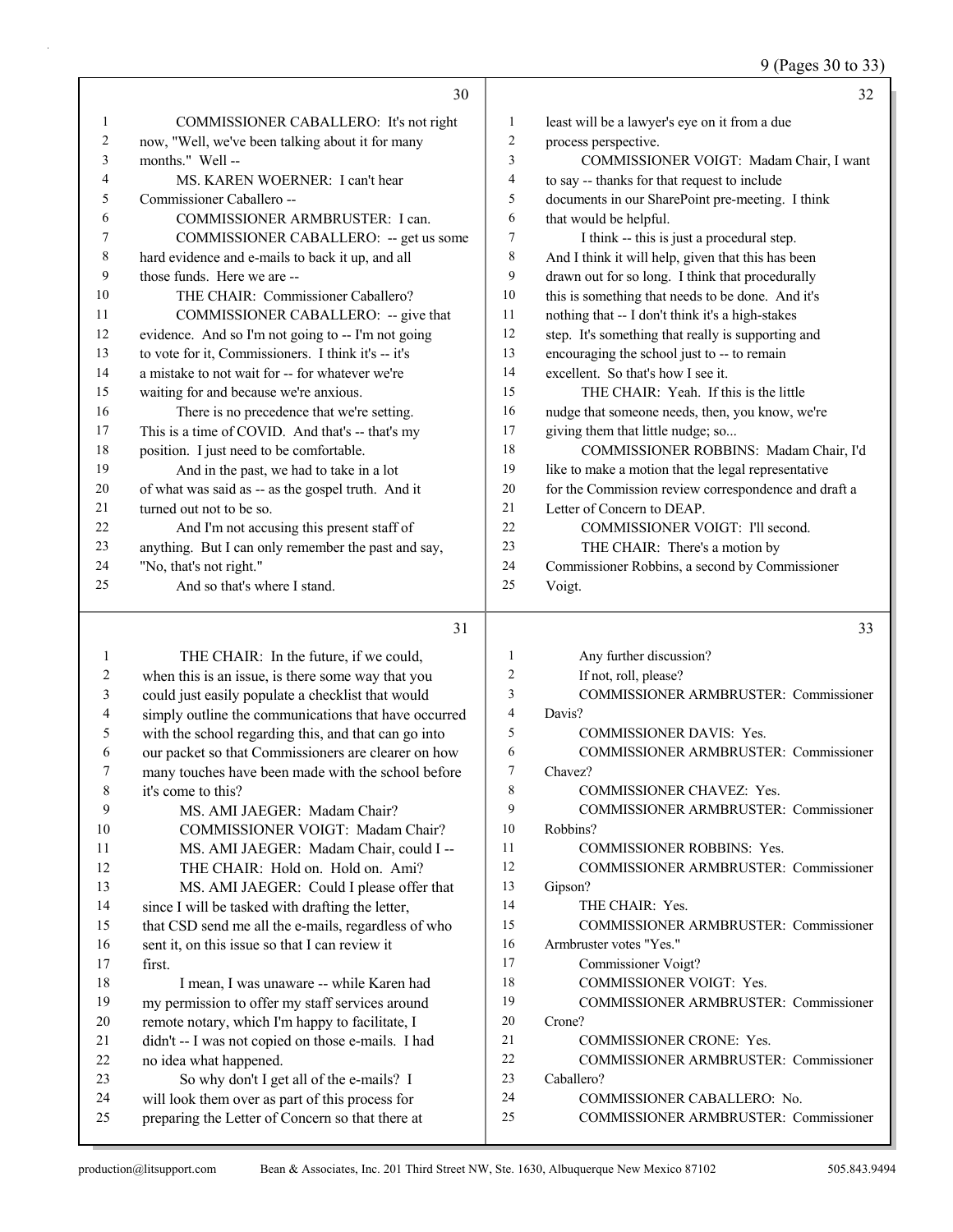# 10 (Pages 34 to 37)

|                | 34                                                   |    | 36                                                   |
|----------------|------------------------------------------------------|----|------------------------------------------------------|
| 1              | Ruiz?                                                | 1  | Commission, in making it clear that, really, it's    |
| $\overline{c}$ | <b>COMMISSIONER RUIZ: Yes.</b>                       | 2  | those compliance issues, health and safety concerns, |
| 3              | <b>COMMISSIONER ARMBRUSTER: Commissioner</b>         | 3  | students' rights issues, those are the -- those are  |
| 4              | Raftery?                                             | 4  | the areas that fall within the performance           |
| 5              | <b>COMMISSIONER RAFTERY: Yes.</b>                    | 5  | framework, academic, organizational, that come to    |
| 6              | COMMISSIONER ARMBRUSTER: It's a                      | 6  | us.                                                  |
| 7              | nine-to-one vote, and the motion passes.             | 7  | And, unfortunately, it is impossible to              |
| 8              | THE CHAIR: Thank you. The motion passed,             | 8  | filter out all the other complaints. I mean, they    |
| 9              | nine-one.                                            | 9  | come. Anyone who's been involved with the school in  |
| 10             | MS. KAREN WOERNER: And so the last thing             | 10 | any capacity knows that people call board members;   |
| 11             | on my report is highlights and appreciations.        | 11 | they call the administrative offices. People just    |
| 12             | I think I've already given one                       | 12 | feel -- sometimes they just need to do that to do    |
| 13             | appreciation that is really for PSFA this month, a   | 13 | that.                                                |
| 14             | video who directs that group that's working on this  | 14 | And there's very little that we can do,              |
| 15             | project, Ruth Bingham, Jerry Smith, Chris Martinez.  | 15 | and it is unfortunate that it is often very          |
| 16             | I'm just really thankful for the work they're doing. | 16 | unsatisfying for the caller.                         |
| 17             | They're meeting hour-long meetings with the charter  | 17 | But the bottom line is schools have the              |
| 18             | schools that are interested and following up with    | 18 | authority and should be handling -- 99.9 percent of  |
| 19             | those needs assessments for technology. I'm very     | 19 | the concerns, they should be handling in-house.      |
| 20             | thankful for that project and that group.            | 20 | And I think perhaps if there's too many              |
| 21             | And also I neglected to mention earlier              | 21 | concerns being reraised to them, maybe it'll make -- |
| 22             | that another thing PED is doing is some virtual site | 22 | make them reflect on their own process, and maybe    |
| 23             | visits with the schools that are doing hybrid        | 23 | there's something wrong with their process that      |
| 24             | learning. So some of our schools, as you saw on the  | 24 | they're not hearing people appropriately and people  |
| 25             | chart earlier, are open in hybrid learning; so we're | 25 | don't feel like they're being heard.                 |
|                | 35                                                   |    | 37                                                   |

| 1  | doing virtual site visits for one hour with all      |    | So thanks for the work yesterday. And I              |
|----|------------------------------------------------------|----|------------------------------------------------------|
| 2  | schools in the state that are open in hybrid.        | 2  | don't know if it's going to help. But we'll try.     |
| 3  | So I think there's about 80 schools that             | 3  | We took 7 off the list.                              |
| 4  | are actually open. And different PED staff are       | 4  | On to Item No. 8, Discussion and Possible            |
| 5  | assigned to do a one-hour virtual site visit to      | 5  | Action on School Improvement Plans.                  |
| 6  | follow up on how things are going, how they're       | 6  | And the determination yesterday was in               |
| 7  | adjusting to the new challenges instructionally as   | 7  | light of the continuing lack of data, the            |
| 8  | well as safety-wise, and just check on all the       | 8  | requirement for schools in the contracts for them to |
| 9  | safety issues and trying to gather data to inform us | 9  | have to do a School Improvement Plan for last year   |
| 10 | as we move forward in expanding the hybrid model.    | 10 | is simply going to be given a pass for this year.    |
| 11 | So I want to thank our team. Several of              | 11 | And I'm not honestly sure if we need to              |
| 12 | them volunteered to help with this. We're doing      | 12 | take actual action on that. I don't think so.        |
| 13 | charter schools first, but we have 134 other         | 13 | MS. AMI JAEGER: (Indicates.)                         |
| 14 | traditional schools to visit as well in helping with | 14 | THE CHAIR: Okay. No.                                 |
| 15 | that project. So I appreciate the team for doing     | 15 | So we are on to Item No. 9, Discussion and           |
| 16 | that, too.                                           | 16 | Possible Action on the Notice of Intent and the New  |
| 17 | And thank you, Madam Chair.                          | 17 | Charter School Application.                          |
| 18 | THE CHAIR: Thanks. We are on to Item                 | 18 | So, yesterday, Karen did put the newer               |
| 19 | No. 6, which is Discussion and Possible Action on    | 19 | version of the NOI, which is on the PEC letterhead.  |
| 20 | the Complaint Process and Procedures.                | 20 | So that's on there. And that was the only -- the     |
| 21 | And as you all know from yesterday, it was           | 21 | only change on the NOI was the date.                 |
| 22 | the determination that we're not going to have any   | 22 | And we did look at the charter application           |
| 23 | formal process, just had, I think, a really good     | 23 | and made just a couple of minor changes, which,      |
| 24 | discussion to just simply reaffirm what should and   | 24 | Karen, thank you so much for getting that up into    |
| 25 | should not raise to the level of concern of the      | 25 | SharePoint early last evening so that Commissioners  |
|    |                                                      |    |                                                      |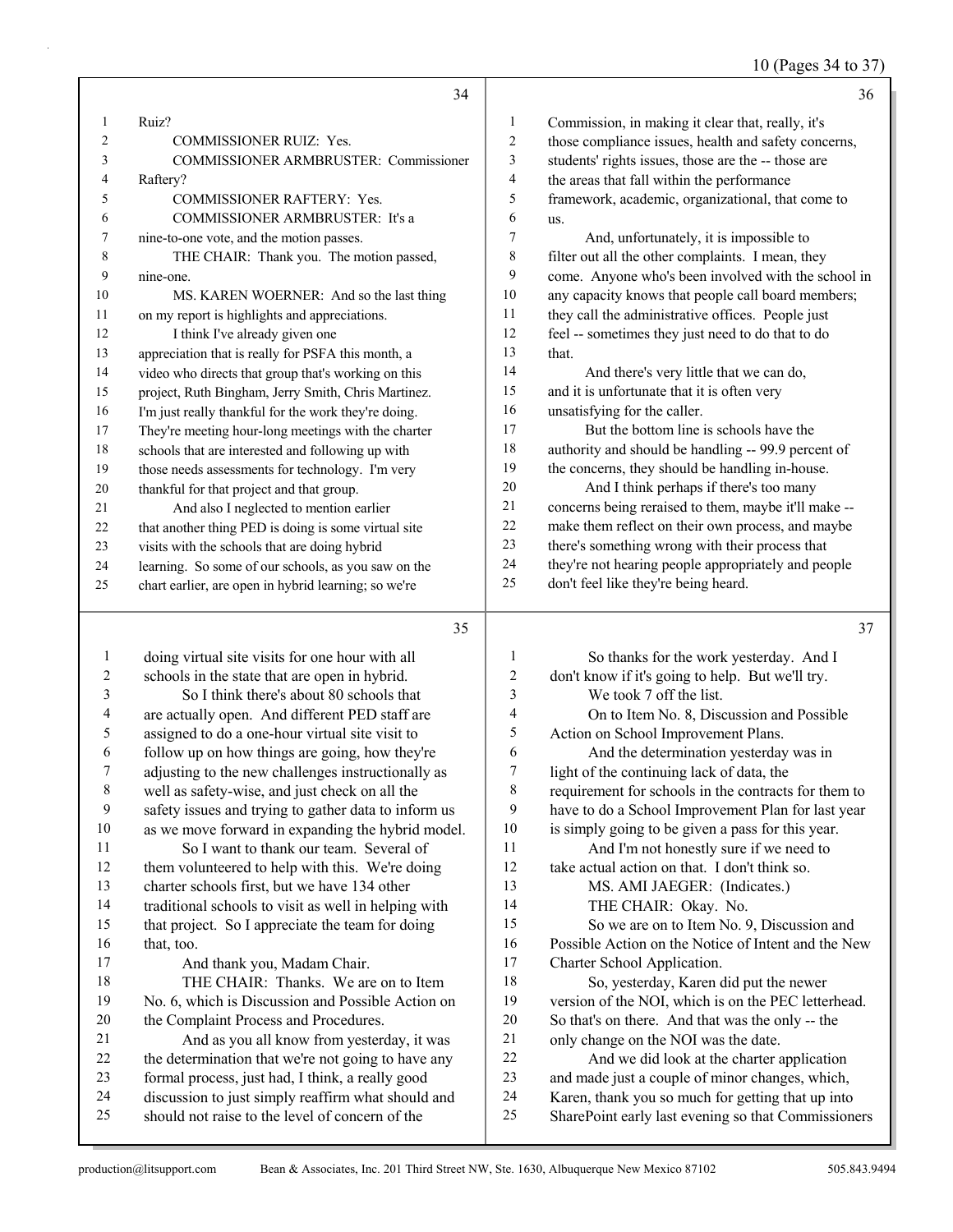11 (Pages 38 to 41)

|              | 38                                                   |                  | 40                                                   |
|--------------|------------------------------------------------------|------------------|------------------------------------------------------|
| $\mathbf{1}$ | could take a look at the work that was done          | $\mathbf{1}$     | passes.                                              |
| 2            | yesterday.                                           | $\overline{c}$   | THE CHAIR: Motion passes, ten-zero.                  |
| 3            | Most of it was just simple updates. We               | 3                | Thank you so much.                                   |
| 4            | took one statement out that really wasn't            | $\overline{4}$   | We are now on to Item No. 10, which is               |
| 5            | applicable, because it's an application, and we're   | 5                | Discussion of the 2021 Calendar. And I want to       |
| 6            | just dealing with the application and not contract   | 6                | thank Commissioner Ruiz for working on this and Bev  |
| 7            | negotiations. But there wasn't any substantive       | $\boldsymbol{7}$ | for sending it out to all of the Commissioners.      |
| 8            | changes to the new application.                      | 8                | Karen, is there any way you can put it up            |
| 9            | So if there's no further discussion, I do            | 9                | on the screen real quick?                            |
| 10           | believe we'll need two separate motions, one for the | 10               | MS. KAREN WOERNER: Absolutely.                       |
| 11           | NOI and one for the new application.                 | 11               | THE CHAIR: Thanks.                                   |
| 12           | So I will move that the Public Education             | 12               | COMMISSIONER VOIGT: Madam Chair, I just              |
| 13           | Commission adopt the changes to the Notice of -- to  | 13               | had one little edit on the calendar that I just      |
| 14           | the -- well, to the Notice of Intent and the new     | 14               | noticed. On the very bottom footnote, if we could    |
| 15           | application.                                         | 15               | change -- I think it's under the holiday listings.   |
| 16           | COMMISSIONER RUIZ: Second.                           | 16               | If we could change Columbus Day to Indigenous        |
| 17           | THE CHAIR: So motion by Commissioner                 | 17               | People's Day.                                        |
| 18           | Gipson, a second by Commissioner Ruiz.               | 18               | THE CHAIR: Yeah. And I think it's                    |
| 19           | Commissioner Armbruster, roll, please?               | 19               | because it's listed as -- these are U.S. federal     |
| 20           | You're muted.                                        | 20               | holidays. And it's --                                |
| 21           | COMMISSIONER ARMBRUSTER: Sorry.                      | 21               | COMMISSIONER VOIGT: Oh, okay.                        |
| 22           | <b>Commissioner Davis?</b>                           | 22               | THE CHAIR: That's why it's still listed              |
| 23           | COMMISSIONER DAVIS: Yes.                             | 23               | as a federal.                                        |
| 24           | COMMISSIONER ARMBRUSTER: Commissioner                | 24               | COMMISSIONER VOIGT: All right. Thank                 |
| 25           | Robbins?                                             | 25               | you.                                                 |
|              | 39                                                   |                  | 41                                                   |
| $\mathbf{1}$ | COMMISSIONER ROBBINS: Yes.                           | $\mathbf{1}$     | COMMISSIONER RUIZ: That's exactly -- I               |
| 2            | COMMISSIONER ARMBRUSTER: Commissioner                | $\sqrt{2}$       | pulled it off the federal holidays. I will tell      |
| 3            | Caballero?                                           | 3                | you, Madam Chair, that when I mailed the calendar, I |
| 4            | COMMISSIONER CABALLERO: Yes.                         | $\overline{4}$   | pulled the one from last year, and it pretty much    |
| 5            | COMMISSIONER ARMBRUSTER: Commissioner                | 5                | mirrors it.                                          |
| 6            | Voigt?                                               | 6                | I think you and I discussed adding one               |
|              | COMMISSIONER VOIGT: Yes.                             | 7                | day -- I don't know where that was. We added an      |
| 8            | COMMISSIONER ARMBRUSTER: Commissioner                | 8                | extra day into it. I think -- I don't know if it     |
| 9            | Ruiz?                                                | 9                | was for contract negotiations or --                  |
| 10           | COMMISSIONER RUIZ: Yes.                              | 10               | THE CHAIR: Yeah. And if we could -- I'm              |
| 11           | COMMISSIONER ARMBRUSTER: Commissioner                | 11               | sorry. Karen, could you flip to March? Yeah.         |
| 12           | Raftery?                                             | 12               | So it was brought to my attention late               |
| 13           | COMMISSIONER RAFTERY: Yes.                           | 13               | last night that that -- that week in March is the    |
| 14           | COMMISSIONER ARMBRUSTER: Commissioner                | 14               | last week of the Session. And I wasn't paying that   |
| 15           | Crone?                                               | 15               | much attention to it.                                |
| 16           | COMMISSIONER CRONE: Yes.                             | 16               | So that last week in March for contract              |
| 17           | COMMISSIONER ARMBRUSTER: Commissioner                | 17               | negotiations, 'cause it's also possibly the last     |
| 18           | Armbruster votes "Yes."                              | 18               | week of the Session, we might have to look at moving |
| 19           | Commissioner Gipson?                                 | 19               | it. But I'm going to ask if we want to leave it as   |

19 it. But I'm going to ask if we want to leave it as 20 it is now, and if we have to move it in March, we 21 can move the contract negotiations.

22 Because we do -- we kind of arrange those individually with the schools anyway. So -- and because Session might be a little disjointed, it may not be the last week of Session.

22 Chavez?

20 THE CHAIR: Yes.

21 COMMISSIONER ARMBRUSTER: Commissioner

23 COMMISSIONER CHAVEZ: Yes. 24 COMMISSIONER ARMBRUSTER: Good.

25 That is a ten-to-zero vote. Motion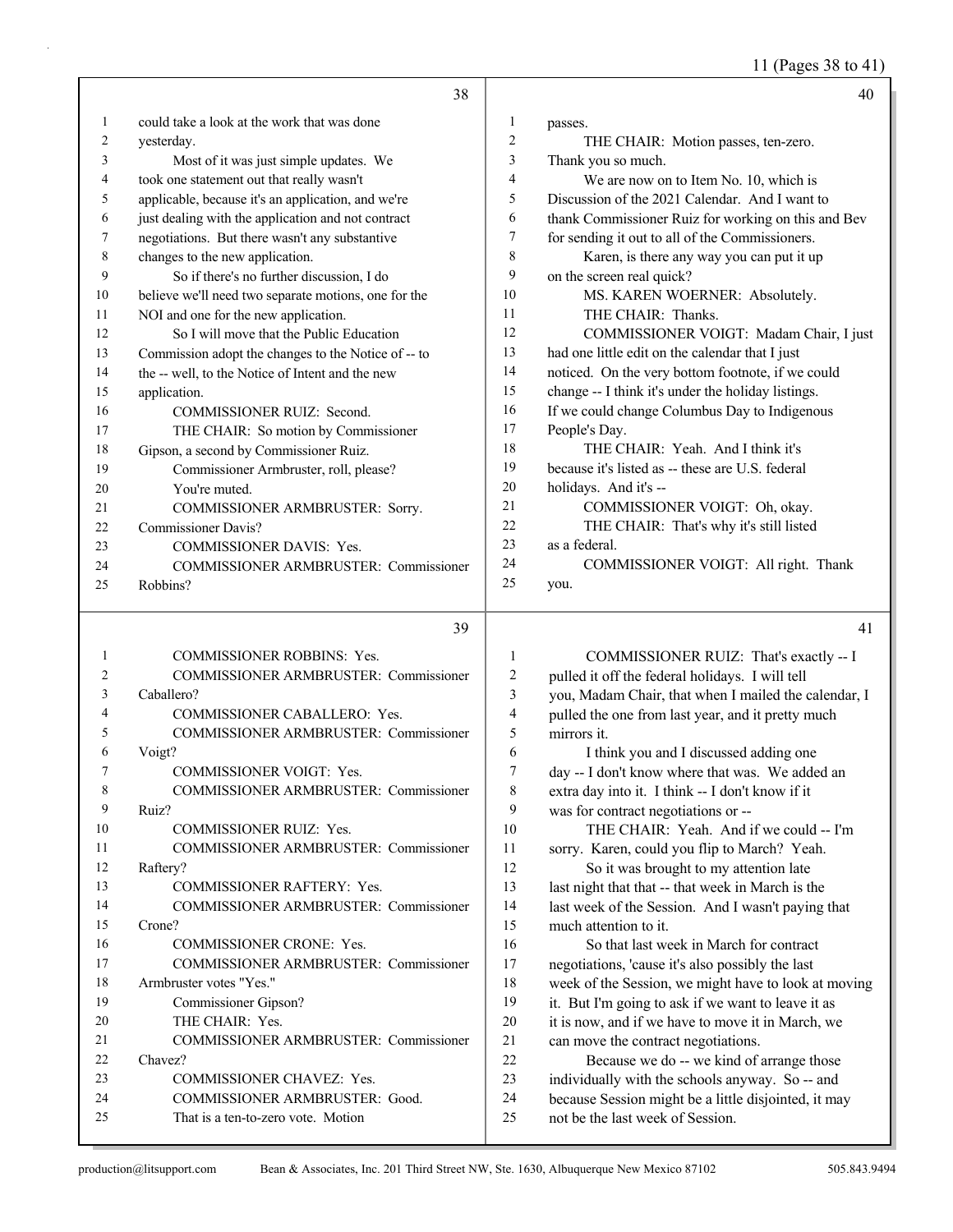# 12 (Pages 42 to 45)

|                  | 42                                                                                               |                | 44                                                          |
|------------------|--------------------------------------------------------------------------------------------------|----------------|-------------------------------------------------------------|
| 1                | COMMISSIONER VOIGT: When is the spring                                                           | $\mathbf{1}$   | official meeting dates.                                     |
| $\overline{c}$   | break for the schools? Do we know yet?                                                           | $\overline{c}$ | So I'm fine with this. So we will vote on                   |
| 3                | THE CHAIR: What did you say?                                                                     | 3              | this -- if someone else -- when you look at this            |
| 4                | COMMISSIONER VOIGT: When is the spring                                                           | 4              | again, if something just really big pops out, just          |
| 5                | break for most schools? Do we know yet?                                                          | 5              | send a note to Bev so that we can take a look at it.        |
| 6                | COMMISSIONER RUIZ: It's usually the last                                                         | 6              | But we will vote on this in December.                       |
| $\boldsymbol{7}$ | week of March. But that varies. I mean, it varies.                                               | 7              | So thanks once again, Commissioner Ruiz,                    |
| $\,$ $\,$        | So with March, it was going to be a hard time to                                                 | 8              | for working on this.                                        |
| 9                | work in. Because I looked at a lot of different                                                  | 9              | COMMISSIONER VOIGT: Yes. Thank you.                         |
| $10\,$           | spring break calendars.                                                                          | 10             | THE CHAIR: Okay. We are on to Item                          |
| 11               | And so along with the Legislative Session                                                        | 11             | No. 11, which is Discussion and Possible Action on          |
| 12               | ending that last week in March, there's a lot of                                                 | 12             | our legislative priorities.                                 |
| 13               | spring breaks that are that time. And there's not                                                | 13             | So what -- I think what I'm going to try                    |
| 14               | going to be a way, Commissioner Voigt, to not                                                    | 14             | to do is work with Ami, and we'll get a document            |
| 15               | interfere with at least some school spring break,                                                | 15             | together that we can send out to the Commissioners.         |
| 16               | because                                                                                          | 16             | And that way, in December, we can take a vote on it,        |
| 17               | COMMISSIONER VOIGT: Oh, yeah. Right.                                                             | $17$           | with the reflection of things that we talked about          |
| $18\,$           | THE CHAIR: I mean, fortunately we only                                                           | 18             | yesterday.                                                  |
| 19               | have eight schools that we have to negotiate with.                                               | 19             | Okay? Are we good with that?                                |
| $20\,$           | So I think it'll be easier to maneuver around folks'                                             | $20\,$         | All right. So, wow. We are moving on to                     |
| 21               | spring break schedules and fit in negotiations a                                                 | 21             | Item No. 12, which is the Report from the Chair.            |
| 22               | little bit easier.                                                                               | 22             | So I just have a couple of things. I                        |
| 23               | So if -- maybe so that it would be easier                                                        | 23             | mean, obviously, I think we're all dealing with             |
| 24               | for schools -- because these aren't formal PEC                                                   | 24             | calls about, you know, openings and concerns. And I         |
| 25               | meetings; they're contract negotiations. So if we                                                | 25             | want to thank everyone in PED that responds to              |
|                  |                                                                                                  |                |                                                             |
|                  | 43                                                                                               |                | 45                                                          |
| $\mathbf{1}$     | want to just flip that down to the week of                                                       | 1              | questions and gets back to things quickly and               |
| 2                | March 22nd, just so that schools have a little bit                                               | $\sqrt{2}$     | everything that's being done there to try to keep           |
| $\mathfrak{Z}$   | of an idea and Karen has a little bit of an idea of                                              | $\mathfrak{Z}$ | everyone on top of things in a world that's changing        |
| 4                | one we're sort of targeting for it, you know, I                                                  | $\overline{4}$ | all the time, you know.                                     |
| 5                | don't think that's a big change, because we're not                                               | 5              | And that's the -- that's, unfortunately,                    |
| 6                | blocking out for formal meetings that whole week.                                                | $\epsilon$     | the world we're living in right now. And to                 |
| 7                | And if the week -- you know, first week in                                                       | $\tau$         | everyone who's in those buildings every day dealing         |
| 8                | April works out better for one or two schools for                                                | $\,$ 8 $\,$    | with the multitude of issues that come up, I can't          |
| 9                | contract negotiations, that's fine. You know, like                                               | 9              | imagine. I applaud everyone that's going in and             |
| 10               | I said, we try to do it as best we can around school                                             | $10\,$         | working literally in the trenches every day.                |
| 11               | schedules.                                                                                       | 11             | I am going to express my personal                           |
| 12               | COMMISSIONER RUIZ: Madam Chair, I would                                                          | 12             | disappointment in the fact that we were unaware that        |
| 13               | recommend that we leave it as is, just having that                                               | 13             | the Charter School Division was going out and doing         |
| 14               | flexible, knowing that the Legislative Session and                                               | 14             | in-person site visits. I was not made aware until           |
| 15               | possibly spring break is going to, you know, maybe                                               | 15             | the concern was highlighted to me by schools.               |
| 16               | change those dates. But that would be my                                                         | 16             | And that was not something that we were                     |
| 17               | recommendation.                                                                                  | $17$           | aware of. I don't think it's something that we              |
| 18               | THE CHAIR: Okay. All right. We're not                                                            | 18             | would have supported. So, once again, I'm just              |
| 19               | voting on this today anyway.                                                                     | 19             | really disappointed in the fact that we did not know        |
| 20               | COMMISSIONER VOIGT: As long as there's                                                           | $20\,$         | that was occurring.                                         |
| 21               | that flexibility.                                                                                | 21             | I was made aware that we did have one                       |
| 22               | THE CHAIR: Yeah. Because it's not our                                                            | 22             | school that OSHA went out to. I'm not going to name         |
| 23               | formal meetings, you know. And even though we can                                                | 23             | the school publicly, because I don't want to get            |
| 24<br>25         | change those, there's a lot -- a little bit more<br>that goes into changing the -- you know, our | 24<br>25       | into a -- you know, "You did wrong," anything like<br>that. |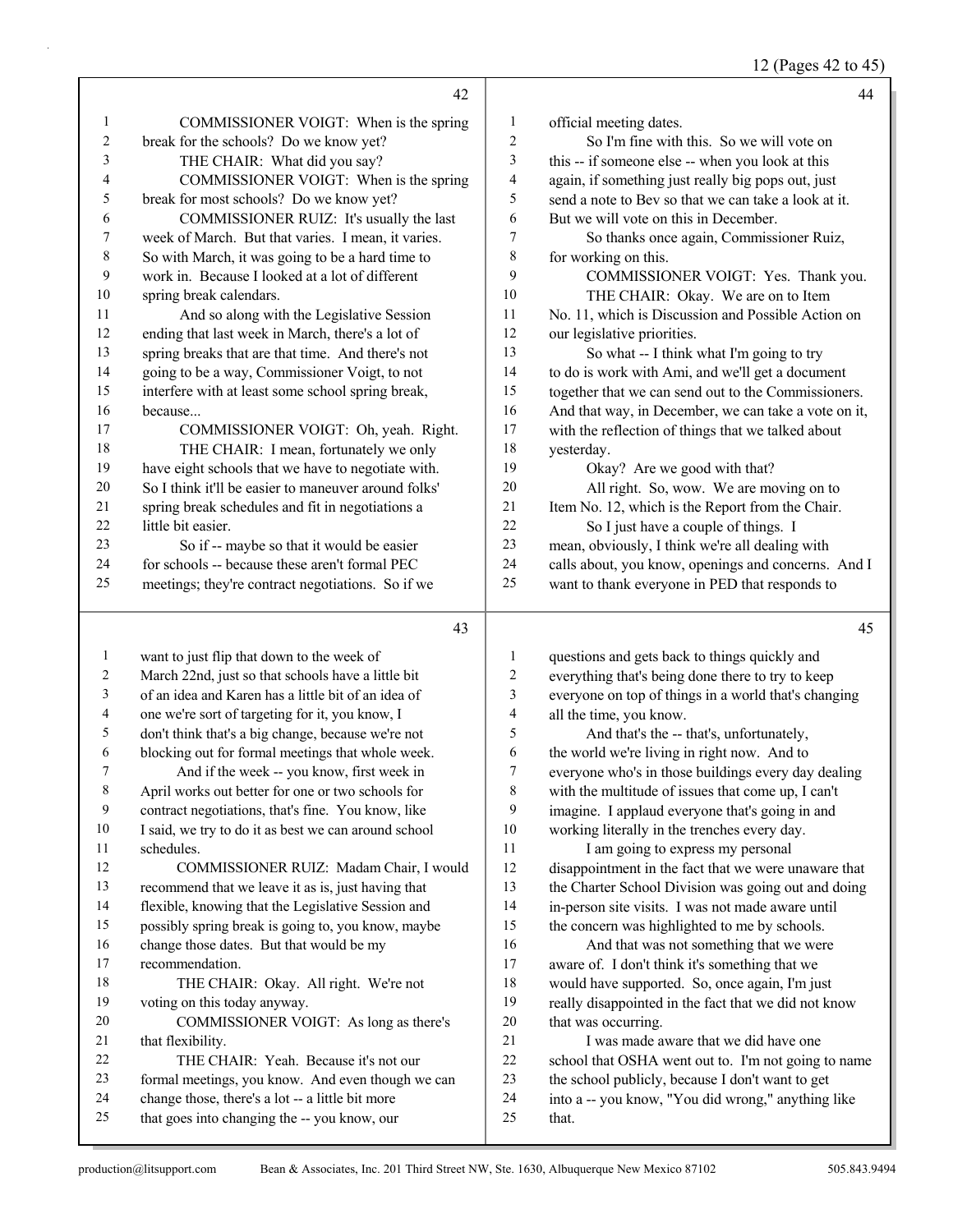13 (Pages 46 to 49)

|                | 46                                                                                                      |                          | 48                                                                                                |
|----------------|---------------------------------------------------------------------------------------------------------|--------------------------|---------------------------------------------------------------------------------------------------|
| 1              | But I wanted the Commission to be made                                                                  | 1                        | So kudos to all of you for being there for                                                        |
| $\overline{c}$ | aware that OSHA did go out to one of our schools.                                                       | $\sqrt{2}$               | the kiddos.                                                                                       |
| 3              | There was a concern about the number of students in                                                     | 3                        | And thank you, Commissioner Ruiz, for the                                                         |
| 4              | classrooms. They did a follow-up visit, did some                                                        | $\overline{\mathcal{A}}$ | calendar again. It's always lovely.                                                               |
| 5              | interviews. There will be a fine that is going out                                                      | 5                        | And that's all I have, other -- unless                                                            |
| 6              | to the schools. I don't think it was malicious or                                                       | 6                        | anyone wants to hear about my golf handicap.                                                      |
| 7              | there was a, you know, an explicit intent. But as                                                       | 7                        | COMMISSIONER CABALLERO: I do.                                                                     |
| $\,$ $\,$      | we all know, these are guidelines that sometimes                                                        | 8                        | THE CHAIR: Commissioner Davis?                                                                    |
| 9              | people are still unclear about.                                                                         | 9                        | COMMISSIONER DAVIS: All right. Well, I                                                            |
| 10             | But just so that the Commission is aware,                                                               | $10\,$                   | went to my wedding, and it was lovely. But I                                                      |
| 11             | that people are monitoring when the schools are                                                         | 11                       | learned that -- well, so the Cincinnati airport is                                                |
| 12             | open. And we appreciate that, and we appreciate all                                                     | 12                       | actually in Kentucky, and my motel was in Indiana.                                                |
| 13             | efforts to keep schools safe.                                                                           | 13                       | So in three days, I visited three states.                                                         |
| 14             | The search committee did meet. We have,                                                                 | 14                       | But everything was very nice. The wedding                                                         |
| 15             | once again, sent a name up to the Governor's Office.                                                    | 15                       | party came from many states. And the -- there was a                                               |
| 16             | That's all I know. I don't know where it --                                                             | 16                       | church wedding, but the minister came from                                                        |
| 17             | actually, I can't even say that I know that the name                                                    | 17                       | Minnesota.                                                                                        |
| 18             | has actually made it all the way to the Governor's                                                      | 18                       | So it was an interstate wedding.                                                                  |
| 19             | Office yet. I know background checks were being                                                         | 19                       | Other than that, I'm happy that things are                                                        |
| 20             | done the last I heard. And that was a week or so                                                        | $20\,$                   | moving along in the Commission. I think we're doing                                               |
| 21             | ago.                                                                                                    | 21                       | good work.                                                                                        |
| 22             | But, you know, we're hoping that this can                                                               | 22                       | THE CHAIR: Thanks.                                                                                |
| 23             | be done quickly. I know you've heard that before.                                                       | 23                       | <b>Commissioner Ruiz?</b>                                                                         |
| 24             | And we'll see.                                                                                          | 24                       | COMMISSIONER RUIZ: Sorry. I had to                                                                |
| 25             | But, you know, I'm -- I am hoping that by                                                               | 25                       | unmute myself.                                                                                    |
|                | 47                                                                                                      |                          |                                                                                                   |
|                |                                                                                                         |                          | 49                                                                                                |
| $\mathbf{1}$   |                                                                                                         | 1                        |                                                                                                   |
| 2              | the time we meet in December, we've got a charter<br>school director in place. So -- you know. My glass | 2                        | Well, you're welcome, Commissioner Voigt.<br>And thank you to everybody, because I'm telling you, |
| 3              | is going to be half-full, at least on that, for a                                                       | 3                        | it's not just the educators, yeah, you know some of                                               |
| 4              | while.                                                                                                  | 4                        | us are working on the frontline.                                                                  |
| 5              | I think that's all I have at this point in                                                              | 5                        | But I'm going to tell you, this thing has                                                         |
| 6              | time.                                                                                                   | 6                        | impacted everybody. We've got parents,                                                            |
| 7              | And I didn't see Matt in the participants                                                               | 7                        | grandparents, siblings that have become educators,                                                |
| 8              | list before. And I didn't see Mike. So neither one                                                      | 8                        | and they're doing that all after hours. It's like                                                 |
| 9              | of them are here, as far as I know. It's still                                                          | 9                        | become their second job.                                                                          |
| 10             | not -- okay.                                                                                            | 10                       | And so just a shout-out to everybody for                                                          |
| 11             | MS. KAREN WOERNER: Yeah, I don't see                                                                    | 11                       | putting up with what is quite possibly for me in my                                               |
| 12             | either of them. Mike did text me, and he's at a                                                         | 12                       | lifetime one of the most challenging times I've ever                                              |
| 13             | meeting. But he's trying to get on now. So I don't                                                      | 13                       | lived through.                                                                                    |
| 14             | know if you want to give him a chance if he gets in.                                                    | 14                       | The other thing, I was going to give you a                                                        |
| 15             | But neither one are here.                                                                               | 15                       | NMPSIA update. And so I don't know if you remember,                                               |
| 16             | THE CHAIR: Why don't we go around and do                                                                | 16                       | but we had gone up to ask for a 9 percent increase                                                |
| 17             | PEC Comments? And if he can get on in the meantime,                                                     | 17                       | on benefits. And, of course, we were shot down, and                                               |
| 18             | then we can come back to that.                                                                          | 18                       | it was down to a 6 percent.                                                                       |
| 19             | Okay? Okay.                                                                                             | 19                       | Then we didn't even know, at that point,                                                          |
| 20             | Commissioner Voigt?                                                                                     | 20                       | right, that COVID was going to come into play. And                                                |
| 21             | COMMISSIONER VOIGT: Just kudos, again,                                                                  | 21                       | so we kind of thought that that would mean that we                                                |
| 22             | out to the Commissioners that are still currently                                                       | 22                       | would have to look at double-digit increases in                                                   |
| 23             | involved in educating our kids: Commissioner Ruiz,                                                      | 23                       | premiums for the next year. That was prior to COVID                                               |
| 24<br>25       | Commissioner Chavez, and Commissioner Raftery, for<br>doing that "home school" job.                     | 24<br>25                 | as well.<br>And so I will tell you that we met. The                                               |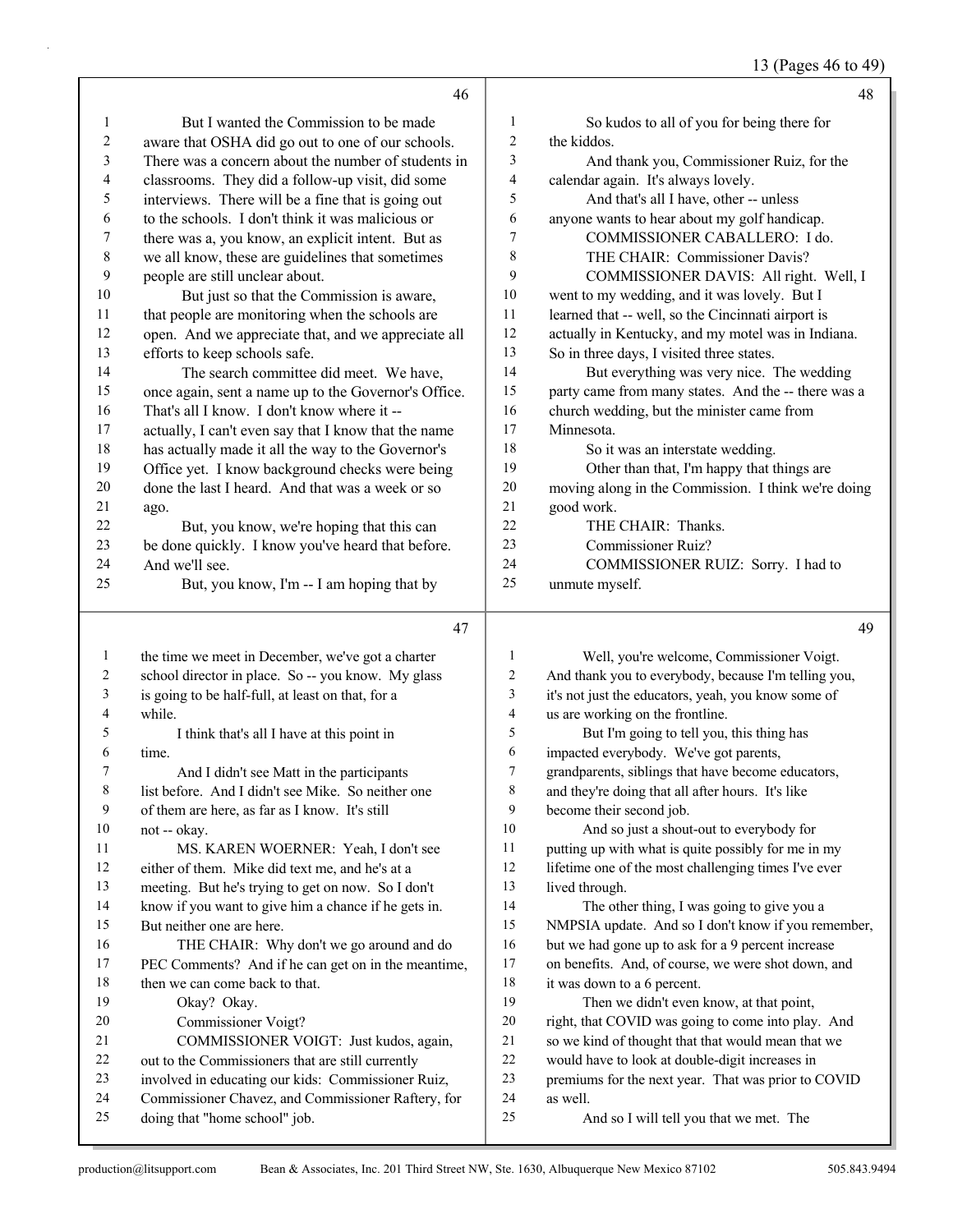| 14 (Pages 50 to 53) |
|---------------------|
|---------------------|

|              | 50                                                                                                         |                | 52                                                                                                      |
|--------------|------------------------------------------------------------------------------------------------------------|----------------|---------------------------------------------------------------------------------------------------------|
| $\mathbf{1}$ | executive committee met with the LFC and the LESC                                                          | $\mathbf{1}$   | meetings, which is nice. But then we'll have that                                                       |
| 2            | over the last two weeks trying to figure out what we                                                       | $\overline{c}$ | much more to catch up on.                                                                               |
| 3            | were going to do, because, of course, we know                                                              | 3              | I do want to thank all of you. It's a                                                                   |
| 4            | budgets and funding for schools is going to be                                                             | 4              | pleasure to serve with you. Trish, you're so                                                            |
| 5            | extremely tight. And so we know that off the bat,                                                          | 5              | knowledgeable about everything that's going on.                                                         |
| 6            | and so we won't know what that means for us.                                                               | 6              | Thank you for informing us.                                                                             |
| 7            | I will tell you that the discussion has                                                                    | 7              | That E-Rate, I haven't heard that word in                                                               |
| 8            | been made that if we cannot recoup the loss that we                                                        | $\,$ 8 $\,$    | a long, long time. Know all about it. Did apply                                                         |
| 9            | had made in premiums -- and, of course, we don't                                                           | 9              | for it back in the day. Thank you, all of you                                                           |
| 10           | want to do that to damage our members -- but there                                                         | 10             | people. You're just wonderful, just full of                                                             |
| 11           | still has to be premiums that are paid.                                                                    | 11             | knowledge, and I'm proud to serve.                                                                      |
| 12           | So we'll either get the approval to go up                                                                  | 12             | Thanks.                                                                                                 |
| 13           | on the premium increases, which, right now, they're                                                        | 13             | THE CHAIR: Thanks. Commissioner                                                                         |
| 14           | wanting to hold us at 6 percent, which will just not                                                       | 14             | Caballero?                                                                                              |
| 15           | work for the NMPSIA. I will tell you that. So the                                                          | 15             | COMMISSIONER CABALLERO: Thank you,                                                                      |
| 16           | next option available is to actually have a change                                                         | 16             | Madam Chair. I have to admit that I have grown                                                          |
| 17           | in benefits. And that is not in stone.                                                                     | 17             | weary of being set at home. And I miss being with                                                       |
| 18           | I will tell you those are meetings that                                                                    | 18             | you all in-person. But the -- the upsurge right now                                                     |
| 19           | we've had in the last two weeks with LFC and LESC,                                                         | 19             | just blows me away, because even if I had tried to                                                      |
| 20           | and we're going to continue in talks with that. But                                                        | $20\,$         | suggest we meet somewhere, it is so dumb to even do                                                     |
| 21           | just FYI that, you know, the impact of COVID-19                                                            | 21             | that.                                                                                                   |
| 22           | cannot be stressed enough. It's just going to be                                                           | 22             | But the other is for those of you that are                                                              |
| 23           | detrimental to school budgets next year and possibly                                                       | 23             | educators, I know that things are tough and things                                                      |
| 24           | even further than that. And, of course, that                                                               | 24             | are going to get tougher. The Legislature is going                                                      |
| 25           | impacts everything.                                                                                        | 25             | to have to decide to dip into those rainy day                                                           |
|              |                                                                                                            |                |                                                                                                         |
|              |                                                                                                            |                |                                                                                                         |
|              | 51                                                                                                         |                | 53                                                                                                      |
| 1            |                                                                                                            | 1              |                                                                                                         |
| 2            | So, anyway, that's my NMPSIA update.                                                                       | $\overline{c}$ | savings, which everybody disagrees to dip into. But                                                     |
| 3            | Thank you all.                                                                                             |                | a pandemic is sure a reason to get into it; and                                                         |
| 4            | THE CHAIR: Thanks. Commissioner Crone?                                                                     | 3<br>4         | especially for education and health, we're going to                                                     |
| 5            | COMMISSIONER CRONE: Thank you. Yeah,                                                                       | 5              | have to. I just can't see how we can operate                                                            |
| 6            | I -- I agree with everything that Trish just said.                                                         | 6              | without paying the insurance, as it was said<br>earlier.                                                |
| 7            | I hope you guys can hear me. We have a bad -- we<br>need some of that technology up here that you were     | 7              |                                                                                                         |
| 8            | talking about before.                                                                                      | 8              | But I will say that what's going to make<br>us different in this state is our creativity. How           |
| 9            | But I did want to highlight McCurdy                                                                        | 9              | do we do things creative with what we have? And                                                         |
| 10           | School. One of my former students, Camilla Martin,                                                         | 10             | those of you that are educators, that's going to be                                                     |
| 11           | is the art teacher at McCurdy Charter. And, well,                                                          | 11             | the name of the game: Creativity.                                                                       |
| 12           | you know, in fact, half of Northern New Mexico are                                                         | 12             | My concern with all of this is that our                                                                 |
| 13           | my former students, including Valerie Lopez.                                                               | 13             | children will be lagging behind in about three                                                          |
| 14           |                                                                                                            | 14             |                                                                                                         |
| 15           | But if you go to the New Mexican or the                                                                    | 15             | years, three years behind what they should be. And<br>at some point, we're going to have to decide what |
| 16           | Rio Grande Sun, the McCurdy kids are doing a -- they<br>have a Facebook page. They're doing a NASA Mission | 16             | are we going to do.                                                                                     |
| 17           | Chile Badge. So -- yeah. Absolutely. So check it                                                           | 17             | And one of the things that we're going to                                                               |
| 18           | out.                                                                                                       | 18             | have to wrestle with, those of us who are in                                                            |
| 19           | All right. That's all I have. Thank you.                                                                   | 19             | education, is how do we bring our kids to par where                                                     |
| 20           | THE CHAIR: Thank you. Commissioner                                                                         | 20             | they should be. And that may be year-round                                                              |
| 21           | Raftery?                                                                                                   | 21             | schooling. I don't know if people are with it or                                                        |
| 22           | COMMISSIONER RAFTERY: Yes. I do want to                                                                    | 22             | the money is with it.                                                                                   |
| 23           | comment that I am no longer "Grandma." I'm "Miss                                                           | 23             | But I just want to do a shout-out for                                                                   |
| 24           | Meanie." The kids are delighted that they don't                                                            | 24<br>25       | those of you that are still active, even as parents,                                                    |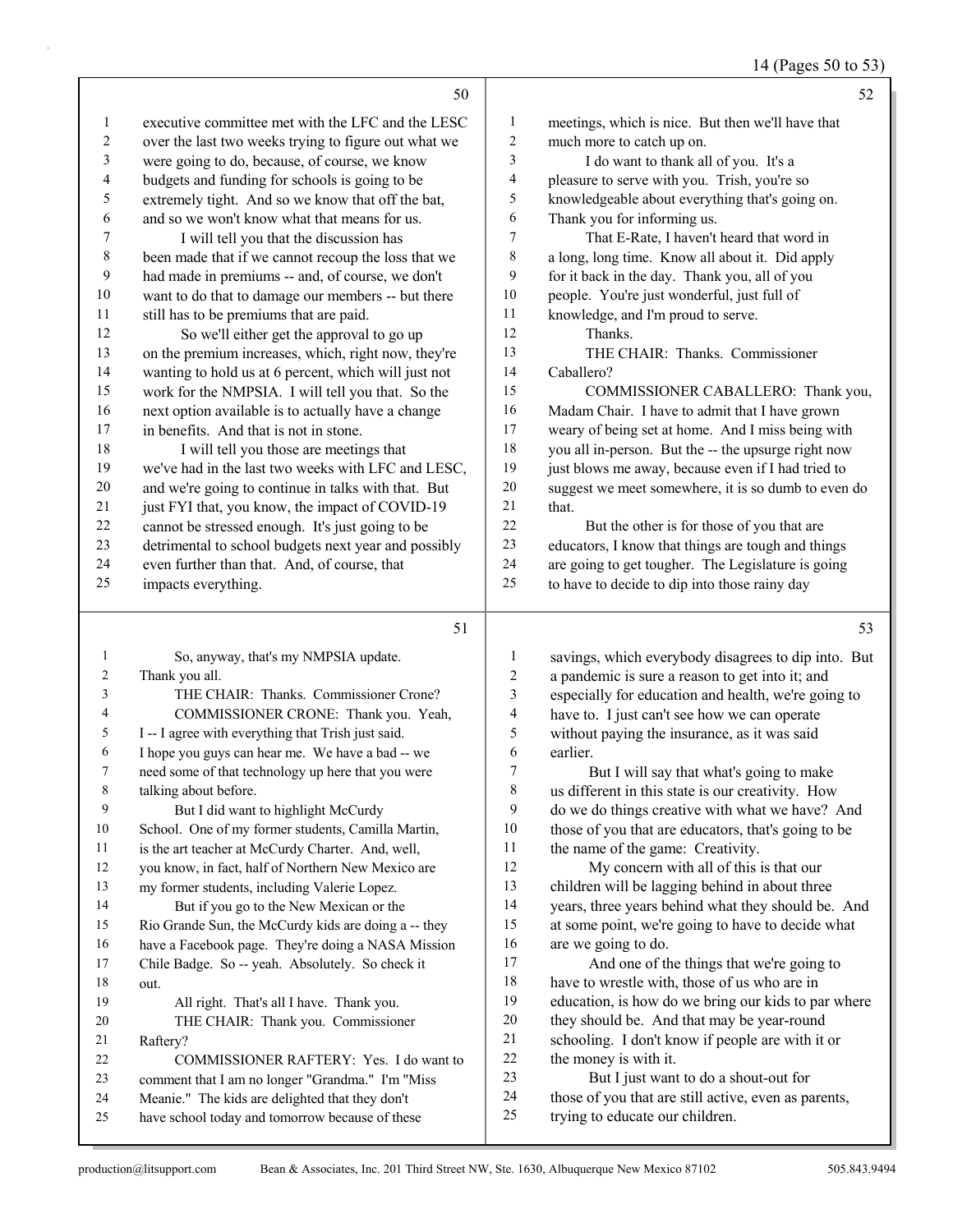15 (Pages 54 to 57)

|                  | 54                                                                                                   |                     | 56                                                                                                       |
|------------------|------------------------------------------------------------------------------------------------------|---------------------|----------------------------------------------------------------------------------------------------------|
| $\mathbf{1}$     | And my -- what my other concern is,                                                                  | 1                   | stated.                                                                                                  |
| $\boldsymbol{2}$ | parents like my parents that just couldn't help me                                                   | $\overline{c}$      | But this has been extremely challenging.                                                                 |
| 3                | in school. I was fortunate to have older brothers.                                                   | 3                   | It's been an extremely challenging year, situation.                                                      |
| 4                | But how do we help parents like mine be able to                                                      | 4                   | And so, you know, I ask that everybody think about                                                       |
| 5                | help, to some extent, their children?                                                                | 5                   | our charter school leaders and our governing council                                                     |
| 6                | And that's going to take some creativity.                                                            | 6                   | members, you know, because there's a lot of                                                              |
| 7                | That's going to take us having to do something that                                                  | 7                   | challenges that have to -- that you have to                                                              |
| 8                | we've never tried before. I don't know what it is.                                                   | 8                   | overcome.                                                                                                |
| 9                | But without that at home, our children are going to                                                  | 9                   | And kind of just echoing what Commissioner                                                               |
| 10               | be lagging.                                                                                          | 10                  | Caballero just said, you know, I think, as                                                               |
| 11               | A friend of mine lost his job in Northern                                                            | 11                  | educators, you know, we're so student-focused, and                                                       |
| 12               | New Mexico. Had to go to another state. And he had                                                   | 12                  | we're so -- always worried about our kids, where                                                         |
| 13               | the unfortunate situation where most of the kids                                                     | 13                  | they are academically, and -- but, you know,                                                             |
| 14               | were very, very poor. They had no connection.                                                        | 14                  | sometimes we get focused on the academic piece and                                                       |
| 15               | Parents all worked. They were all minimum wage,                                                      | 15                  | don't always focus on the emotional piece.                                                               |
| 16               | probably under minimum wage.                                                                         | 16                  | And so that's just equally important, that                                                               |
| 17               | So he had about three or four students                                                               | 17                  | we think about our kids and the emotional effects                                                        |
| 18               | that would always show up. He even went door to                                                      | 18                  | that this thing is having on them. And there's no                                                        |
| 19               | door dropping off things in writing so that the kids                                                 | 19                  | easy answers, and we're not always equipped to be                                                        |
| 20               | could stay up, and they didn't.                                                                      | 20                  | able to provide what we need to be able to do. But,                                                      |
| 21               | So at the end of the year, the district                                                              | 21                  | you know, we do the best we can.                                                                         |
| 22               | decided not to keep him because his kids did                                                         | 22                  | And as far as kids getting behind, you                                                                   |
| 23               | terrible. And so the poor guy had to look for                                                        | 23                  | know, I keep saying this to different people that I                                                      |
| 24               | another job.                                                                                         | 24                  | talk to. Let's get this out of the way right now                                                         |
| 25               | And so that brings me to that problem.                                                               | 25                  | and say they are going to get behind. But, you know                                                      |
|                  |                                                                                                      |                     |                                                                                                          |
|                  |                                                                                                      |                     |                                                                                                          |
|                  | 55                                                                                                   |                     | 57                                                                                                       |
| 1                | What do I do to help parents like my parents when I                                                  | 1                   | what? I also know the kids are resilient. And I                                                          |
| 2                | was young? How do we bridge the disconnect with the                                                  | $\overline{c}$      | know that when we're back in school, they're going                                                       |
| 3<br>4           | Internet? And so I leave that to some of you to be<br>creative.                                      | 3<br>$\overline{4}$ | to bounce back.                                                                                          |
| 5                |                                                                                                      | $\mathfrak s$       | And we have committed educators; we have                                                                 |
| 6                | I think one of those creative persons is                                                             | 6                   | committed education leaders that are going to make                                                       |
| 7                | Commissioner Voigt. Put your head on -- start<br>thinking about it. Come up with some idea. Pass it  | 7                   | that happen. And so in the meantime, we've just got<br>to really, really make sure that we're tending to |
| 8                | on, because that's what we're going to need. That's                                                  | 8                   | the needs of our kids, the emotional needs, the                                                          |
| 9                | why my suggestion to encourage the charter schools                                                   | 9                   | social-emotional needs of our kids, because that is                                                      |
| 10               | to record their best practices and share them,                                                       | 10                  | so, so important and should be the focus at this                                                         |
| 11               | because that's what the State is going to need in                                                    | 11                  | time as we're dealing with the spread of the virus.                                                      |
| 12               | the time of COVID, in the time of low income and                                                     | 12                  | Thank you.                                                                                               |
| 13               | budgeting.                                                                                           | 13                  | THE CHAIR: Thank you.                                                                                    |
| 14               | And so, again, I'd like to thank my                                                                  | 14                  | Commissioner Armbruster?                                                                                 |
| 15               | Commissioners. I miss being in-person with you; but                                                  | 15                  | COMMISSIONER ARMBRUSTER: Hello. Yes.                                                                     |
| 16               | cannot do.                                                                                           | 16                  | Pretty much I would agree with what everyone's been                                                      |
| 17               | And so that's all I have for now,                                                                    | 17                  | saying. You know, it's really horrible to say I'm                                                        |
| 18               | Madam Chair. Thank you.                                                                              | 18                  | so glad I've retired from 39 years of teaching. I                                                        |
| 19               | THE CHAIR: Thank you.                                                                                | 19                  | think I can retain the knowledge, but I don't even                                                       |
| 20               | Commissioner Chavez?                                                                                 | $20\,$              | know what I would do.                                                                                    |
| 21               | COMMISSIONER CHAVEZ: Sorry. Couldn't hit                                                             | 21                  | As you noted, I had trouble getting on                                                                   |
| 22               | the unmute button fast enough.                                                                       | 22                  | this Zoom today. I can't even imagine what it's                                                          |
| 23               | I just want to start by, again,                                                                      | 23                  | like in the schools right now, even if they're                                                           |
| 24<br>25         | recognizing Commissioner Voigt and your kind words.<br>And I echo some of what Commissioner Ruiz has | 24<br>25            | in-person, because they're only half in-person and<br>they're having to do both.                         |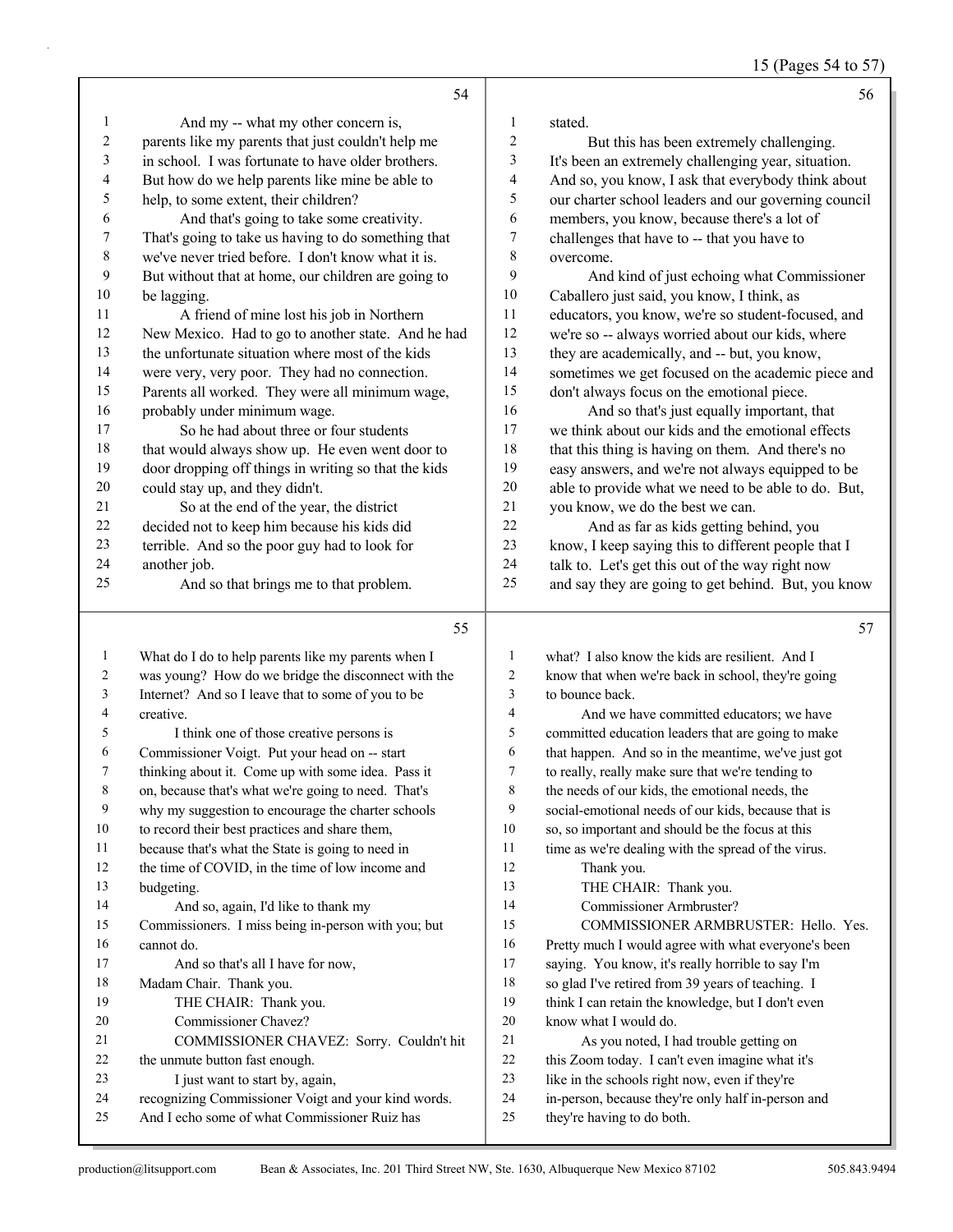|    | 58                                                   |                | 60                                                   |
|----|------------------------------------------------------|----------------|------------------------------------------------------|
| 1  | So I commend both Commissioner Chavez and            | 1              | communities.                                         |
| 2  | Commissioner Ruiz for sticking with it, because it   | $\overline{c}$ | Allowing one or two people or five people            |
| 3  | would be easy to say, "I'm going to retire," or,     | 3              | at a time to have access in a remote area really     |
| 4  | "I'm going to take a year off."                      | 4              | doesn't solve the education problem.                 |
| 5  | The issue Commissioner Ruiz was talking              | 5              | So PSFA is working to do it, and PED, on             |
| 6  | about with NMPSIA, you know, that is the same        | 6              | that. And it's not going to be an easy, but it       |
| 7  | problem, by the way, that retirees have who have     | 7              | doesn't have to be a very expensive, solution.       |
| 8  | this insurance, because they changed different       | 8              | USDA, they've made several announcements             |
| 9  | plans. Medical was pretty okay. But dental plans     | 9              | about improving broadband in Eastern New Mexico.     |
| 10 | are great, except there's no dentists where I live.  | 10             | And that will be broadband that's available not only |
| 11 | And I don't live in a rural area, so it seemed a     | 11             | to the agricultural community, but to the            |
| 12 | little unusual.                                      | 12             | communities that are in those agriculture areas on   |
| 13 | So I -- you know, it's -- things are                 | 13             | the east side of the state. I think they're putting  |
| 14 | just -- just, we need some help. We need help all    | 14             | in something like \$24 million in broadband support. |
| 15 | over. And I appreciate all that everyone here has    | 15             | And so people, they'll have to pay for               |
| 16 | done and is doing to help kids, because in the end   | 16             | service, perhaps. But it would be a minimal amount   |
| 17 | it's not about anything except knowing what to do to | 17             | because of that.                                     |
| 18 | help kids.                                           | 18             | The other thing I wanted to touch base on            |
| 19 | So I thank everybody.                                | 19             | was PSCOC did approve the continuation of the        |
| 20 | THE CHAIR: Thank you. Commissioner                   | 20             | charter school variances for facility requirements.  |
| 21 | Robbins?                                             | 21             | You know, large high schools and middle schools,     |
| 22 | COMMISSIONER ROBBINS: Thank you. I want              | 22             | they have to have gym, things like that, libraries,  |
| 23 | to thank Karen for the -- updating the overview of   | 23             | all those things.                                    |
| 24 | the E-Rate for the schools. I think that's very      | 24             | Charter schools are not -- they can ask              |
| 25 | important that schools take advantage of it.         | 25             | for, and they receive, variances on a lot of these   |
|    | 59                                                   |                | 61                                                   |
| 1  | One thing that that doesn't do -- and this           | 1              | things because of their unique situations.           |
| 2  | is one of the big issues with online learning. It    | $\overline{2}$ | Amy Biehl uses some of the facilities in Downtown    |

| 2  | is one of the big issues with online learning. It    | 2  | Amy Biehl uses some of the facilities in Downtown   |
|----|------------------------------------------------------|----|-----------------------------------------------------|
| 3  | doesn't solve the problem of access in remote areas. | 3  | Albuquerque. That means they don't have to have     |
| 4  | It only solves -- is working on the problem of       | 4  | those in their facility, as do a lot of charter     |
| 5  | access within schools.                               | 5  | schools throughout the state. So those were         |
| 6  | Once you get home, though, we have, you              | 6  | approved by the PSCOC also.                         |
| 7  | know, at least 25 percent of the State children do   | 7  | One of the things that was somewhat                 |
| 8  | not have access to broadband. And, you know, the     | 8  | disappointing to me was the budget for PSFA has     |
| 9  | technology, a lot of times we can ask to, you know,  | 9  | basically remained flat for the last three or four  |
| 10 | go at record speed to try to do something.           | 10 | years. We can sit there and say, "Well, you know,   |
| 11 | Kansas -- I think it was Kansas or                   | 11 | things are going on."                               |
| 12 | Nebraska -- PSFA was talking with them. And they     | 12 | But the amount of construction that                 |
| 13 | spent several million dollars putting in some remote | 13 | schools are requesting and that is being done is    |
| 14 | towers and things like that, only to find out that   | 14 | increasing. And they have limited staff. They have  |
| 15 | there was not sufficient bandwidth to handle even a  | 15 | project managers that are supposed to be overseeing |
| 16 | small number of people.                              | 16 | these projects. And as we get more and more         |
| 17 | And so, you know, companies can come out             | 17 | projects going, the less they are able to hire the  |
| 18 | there, and, you know, there's opportunities for      | 18 | proper staff. It's going to put a cramp in being    |
| 19 | people to take advantage of situations like this.    | 19 | able to get these projects moving --                |
| 20 | But they'll, you know, put forth a solution that,    | 20 | THE CHAIR: Commissioner Robbins, you're             |
| 21 | really, it doesn't solve the problem.                | 21 | freezing.                                           |
| 22 | Yes, you can have access, but it may only            | 22 | COMMISSIONER ROBBINS: -- and making sure            |
| 23 | be access for 20 or 30 people at a time, not access  | 23 | there's proper oversight.                           |
| 24 | for the hundreds or the thousands that we're really  | 24 | Some of the projects were -- geology and            |
| 25 | seeking to provide access for in some of these       | 25 | hydrology being done, and so these buildings and    |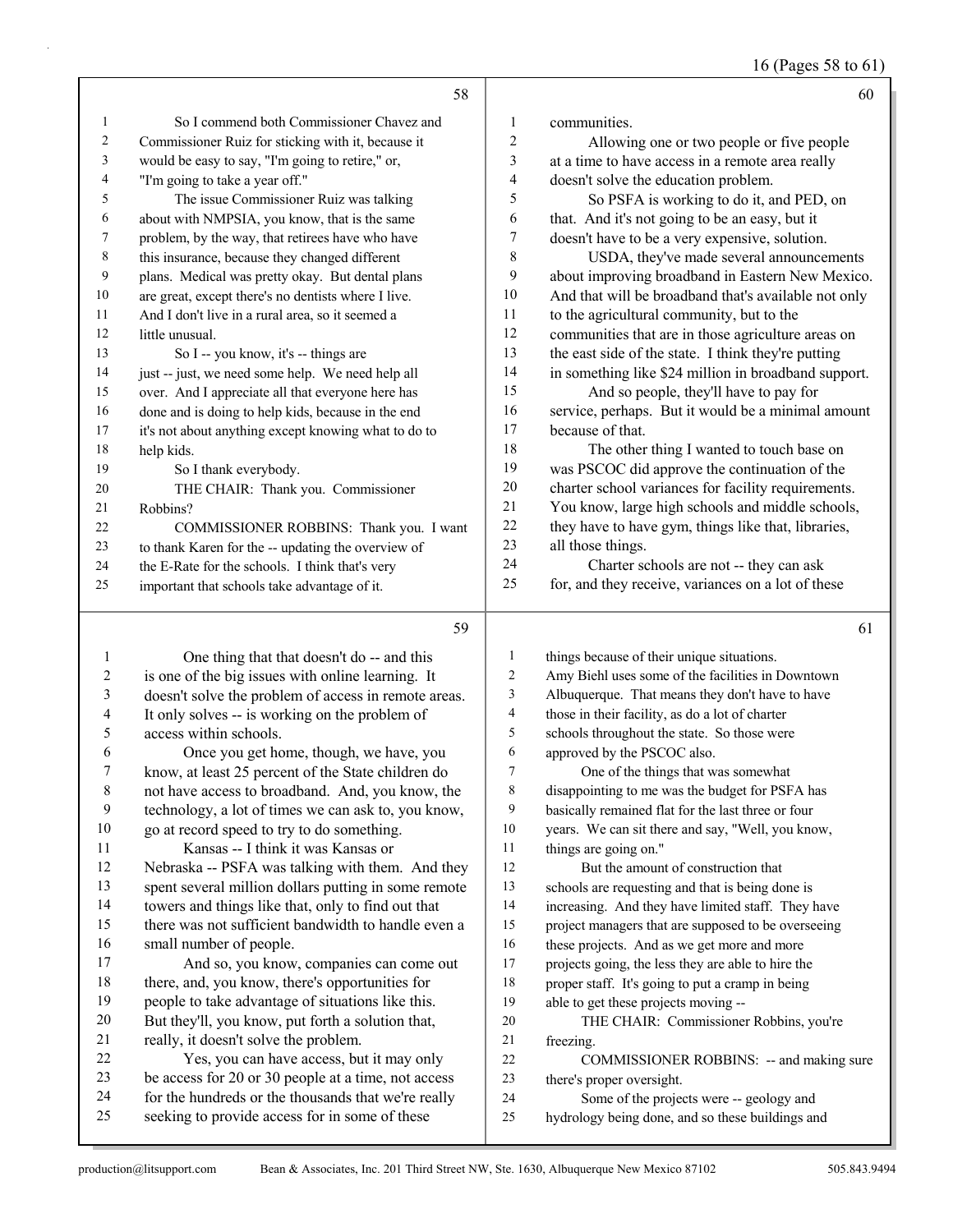17 (Pages 62 to 65)

|    | 62                                                   |                | 64                                                   |
|----|------------------------------------------------------|----------------|------------------------------------------------------|
| 1  | things like that. And we're going to have to         | 1              | So rather than focusing just on air                  |
| 2  | spend -- the State is going to have to spend tens of | 2              | filtration, I really have stressed that we should be |
| 3  | millions of dollars fixing these schools that        | 3              | focusing on, you know, making sure the schools have  |
| 4  | weren't built right prior to the PSFA being          | $\overline{4}$ | proper ventilation. And where ventilation is not     |
| 5  | established.                                         | 5              | capable, don't worry about filtration, because there |
| 6  | And, you know, we are seeing improvements            | 6              | are systems that are available, portable systems.    |
| 7  | in new construction, but we don't want to see a      | 7              | You can put them in the room, and they use           |
| 8  | repeat of what happened by underfunding PSFA. And    | 8              | ultraviolet cleaning systems, and air will flow      |
| 9  | their funding doesn't touch the General Fund. Their  | 9              | through them. It's self-contained.                   |
| 10 | funding comes from the bucket of money that's --     | 10             | Some of these systems, you don't even have           |
| 11 | that the Legislature sets aside for school           | 11             | to replace a fitter. They don't have a filter, is    |
| 12 | construction. And it's a percentage of those         | 12             | what happens is the particles -- air goes through    |
| 13 | dollars.                                             | 13             | the system. It's sterilized by ultraviolet light,    |
| 14 | And so if those dollars go up, their                 | 14             | which will kill -- 30 seconds of ultraviolet light   |
| 15 | budget goes up. If those dollars go down, it goes    | 15             | will virtually kill any bacteria or virus, including |
| 16 | down. But they cap it, because they use a rolling    | 16             | COVID. It destroys it.                               |
| 17 | average, which can always put them a little bit      | 17             | That's one of the things we say, "Get                |
| 18 | behind. When you have an increase in construction    | 18             | outside and enjoy the sun." It gives you Vitamin D,  |
| 19 | happening, they have to use this rolling average.    | 19             | but will also destroy many things on the surface.    |
| 20 | So it can take them two or three years to            | 20             | So we're trying to work with them to not             |
| 21 | catch up with these increased construction. But      | 21             | be so one-sided in their approach to making the      |
| 22 | it's at the early stages of construction that you    | 22             | schools safe, because there's a lot of different     |
| 23 | really need to be paying attention, because that's   | 23             | things that can be done. Especially in some of       |
| 24 | when foundations are put in; that's when the initial | 24             | these older schools, filtration is not going to      |
| 25 | work is being done. If that's not done properly,     | 25             | work, because they don't have a forced air system    |

 the whole facility could have problems later on. 2 The other thing is PED is really focusing on air filtration in schools in order for them to open up and things like that. That sounds good. But, you know, ventilation is required. But a lot of our older schools, they don't have central air systems. They use evaporative coolers, which are great. But, you know, they don't work -- we're not going to run those in January and February time frames. You need to have heat. 11 They use radiant heat. You don't have airflow then. If you're focusing on filters -- and one of things they have is a MERV 13 filter. It's a high-capacity filter. It's higher -- it's actually higher than the HEPA filters. 16 The problem is the amount of airflow that has to go through that filter, the force that has to be put behind it is so high in order to get airflow on the other side. I mean, think of it this way, that if you take three or four pieces of fabric and try to blow air through it, it's very difficult. 22 That's basically what the MERV filter is doing; it's extra layers, and it's denser. The older systems can't handle that. They'll break down or run so continuously, the motors will burn out. for their heating. 2 That's about all I have. Again, everyone stay safe. I appreciate all the hard work that each and every one of you do, and I appreciate the support from CSD. Thank you. 6 THE CHAIR: Thanks. Karen, I saw where Mike Ogas is in the -- so if you want to bring Mike on now. 9 COMMISSIONER RUIZ: Madam Chair, can I say something while he's coming in? I just want to add one thing really quickly, just to let Bev know that we're continuing to pray and lift up Fred and hope that he's healing and getting better. 14 And we know you're a caretaker, and the caretaking role is just as important as the patient. 16 So thank you. 17 THE CHAIR: Thanks. Good morning, Mike. 18 MR. MICHAEL OGAS: Good morning, Commissioner. Madam Chair, Commissioners, how are you all today? 21 THE CHAIR: We're doing well. Hope everything is going okay with you and your school. 23 MR. MICHAEL OGAS: Things are moving along. We're making the best of it. 25 I apologize for miscalculating the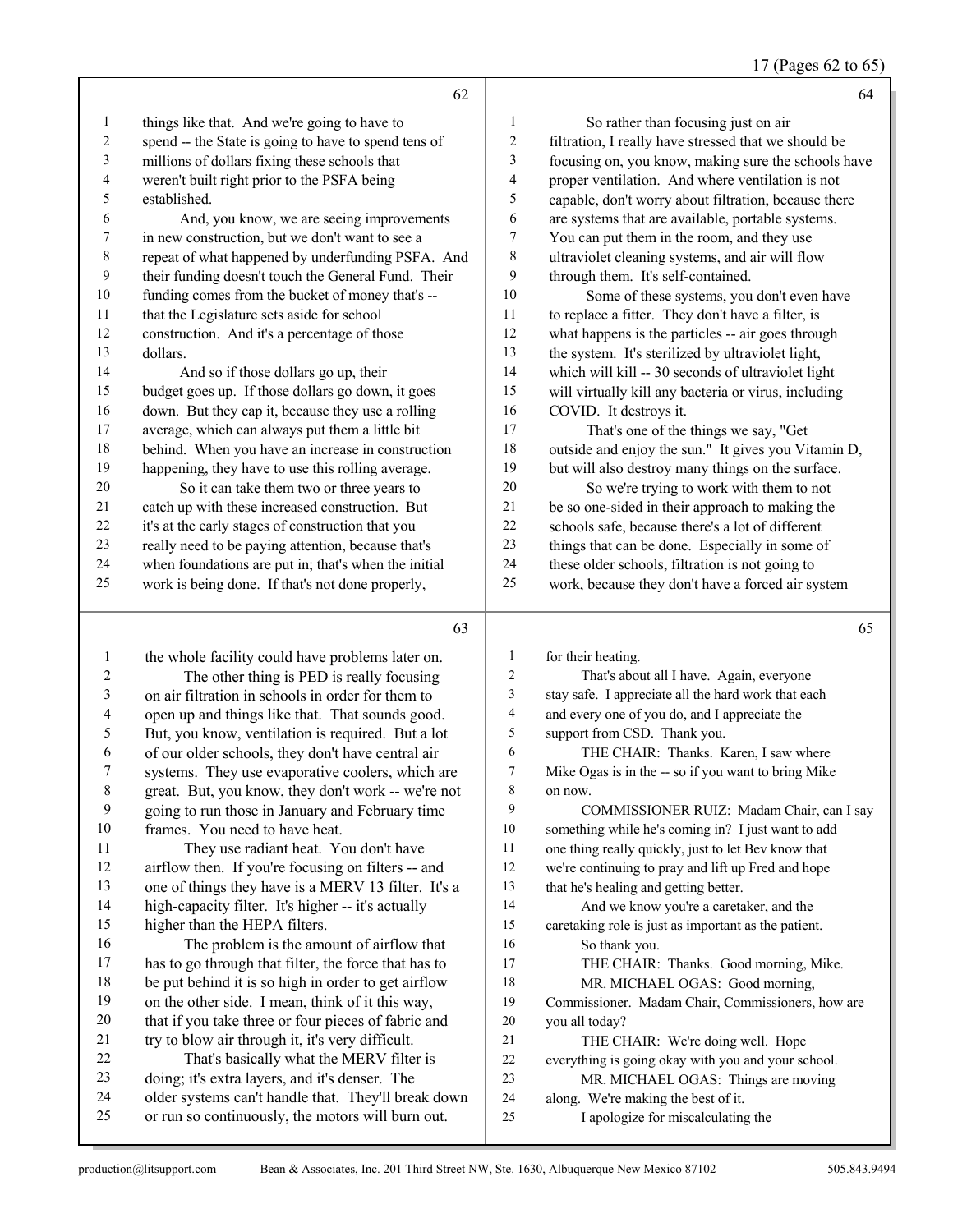### 18 (Pages 66 to 69)

|              | 66                                                                                        |                | 68                                                                      |
|--------------|-------------------------------------------------------------------------------------------|----------------|-------------------------------------------------------------------------|
| $\mathbf{1}$ | meeting, and I'm sorry. Thank you for letting me                                          | 1              | extremely talented and very knowledgeable and                           |
| 2            | on. And I'm just going to be very brief,                                                  | 2              | experienced in the charter world and in education                       |
| 3            | introducing what we've got going on.                                                      | 3              | altogether. So we're happy to, you know, to provide                     |
| 4            | Today, Madam Chair and Commissioners, I'm                                                 | $\overline{4}$ | whatever feedback and input we can to try to make                       |
| 5            | representing the New Mexico Charter Advisory                                              | 5              | education a little bit better place here in                             |
| 6            | Committee. That committee was put in place last                                           | 6              | New Mexico.                                                             |
| 7            | year by former Deputy Secretary Kara Bobroff and                                          | 7              | So that's who we are. And we really                                     |
| 8            | former CSD Director Alan Brauer.                                                          | $\,$ $\,$      | appreciate, you know, having a forum to talk to you                     |
| 9            | And they're initial -- basically, our                                                     | 9              | on a regular basis. Thank you very much for adding                      |
| 10           | committee was made up of a representative -- a very                                       | 10             | us as part of your agenda.                                              |
| 11           | cross representative of charter schools around the                                        | 11             | THE CHAIR: Mike, thanks. And I apologize                                |
| 12           | state. We were brought together initially to help                                         | 12             | that we're kind of remiss in not having your group                      |
| 13           | give some feedback and some input on things like                                          | 13             | earlier. So you certainly are welcome.                                  |
| 14           | what was going on with the equity work of the                                             | 14             | And I'm also going to say that you're more                              |
| 15           | Martinez-Yazzie lawsuit, as well as some other                                            | 15             | than welcome to also -- if anyone wants to be part                      |
| 16           | things. You know, we were just kind of moving                                             | 16             | of the work sessions, our agendas are out there so                      |
| 17           | forward the charter movement in New Mexico.                                               | 17             | that if you've got concerns about something or                          |
| 18           | When they left, we were -- there was a bit                                                | $18\,$         | there's -- we certainly welcome -- the work sessions                    |
| 19           | of a void, and we continued to meet and just to, you                                      | 19             | are an opportunity where we're fairly open. And the                     |
| 20           | know, talk to each other about different things.                                          | 20             | opportunity to be able to provide input is always                       |
| 21           | In September, we were brought back                                                        | 21             | more than welcome.                                                      |
| 22           | together and had the opportunity to -- to become a                                        | 22             | So, please, if you've got any questions or                              |
| 23           | part of the Superintendent's panel. And what we're                                        | 23             | concerns about what might be on that work session,                      |
| 24           | doing, as of September, is we -- we established a                                         | 24             | please don't hesitate to reach out. And, like I                         |
| 25           | group called "Charter Voice New Mexico."                                                  | 25             | said, log in and participate in the work sessions as                    |
|              | 67                                                                                        |                | 69                                                                      |
| 1            | And we hold biweekly meetings with charter                                                | 1              | well. Because the more input that we can have for                       |
| 2            | leaders around the state, and we discuss several                                          | 2              | us to be able to make informed decisions, it's                          |
| 3            | issues and raise questions. And some those                                                | 3              | really helpful before the fact, as opposed to after                     |
| 4            | questions actually end up on the Secretary's                                              | 4              | the fact and the -- you know, so we're not dealing                      |
| 5            | biweekly calls, where he and his leadership team can                                      | 5              | with the, "What were you thinking," you know? And,                      |
| 6            | respond to them.                                                                          | 6              | hopefully, we can, you know, settle that ahead of                       |
| 7            | And another thing we do is we meet and                                                    | 7              | time.                                                                   |
| 8            | discuss issues that are -- that range from, you                                           | 8              | And it's -- you know, in this virtual                                   |
| 9            | know, what's going on with the pandemic. And I                                            | 9              | world, I think we kind of forget about it, and we're                    |
| 10           | heard one of the Commissioners talk about the                                             | 10             | a little remiss in making sure folks are there.                         |
| 11           | MERV 13 filtration systems; we've been through that                                       | 11             | So, please, put that out to your group.                                 |
| 12           | entire discussion, as well as, you know, just                                             | 12             |                                                                         |
| 13           |                                                                                           |                | And if someone wants to, or as many that want to,                       |
| 14           | supporting each other. We have some new charter                                           | 13             | they're welcome to be there as well. And we look                        |
|              | leaders out there that ask questions, and we try to                                       | 14             | forward to the continued talks with you folks.                          |
| 15           | provide support, you know, for them as well.                                              | 15             | COMMISSIONER VOIGT: Madam Chair?                                        |
| 16           | In the coming months, thank you very much                                                 | 16             | MR. MICHAEL OGAS: Thank you so much.                                    |
| 17           | for allowing our group to be a part of the -- of the                                      | 17             | THE CHAIR: And I apologize -- I guess I'm                               |
| 18           | Commission's meetings. In the coming months we plan                                       | 18             | apologizing, because we were so speedy today. So --                     |
| 19           | on having some representatives come on to give you                                        | 19             | MR. MICHAEL OGAS: No apology necessary.                                 |
| 20           | updates on some specific work that we have, you                                           | 20             | THE CHAIR: It's highly unusual. So                                      |
| 21           | know, going on that we hope will better, you know,                                        | 21             | Commissioner Voigt?                                                     |
| 22           | the charter world and, you know, education in                                             | 22             | COMMISSIONER VOIGT: Thank you. Hi, Mike.                                |
| 23           | New Mexico as a whole.                                                                    | 23             | It's great to see you.                                                  |
| 24<br>25     | So an active group. We're a group of<br>very -- you know, the people I'm working with are | 24<br>25       | MR. MICHAEL OGAS: Hi, Glenna.<br>COMMISSIONER VOIGT: I think it's great |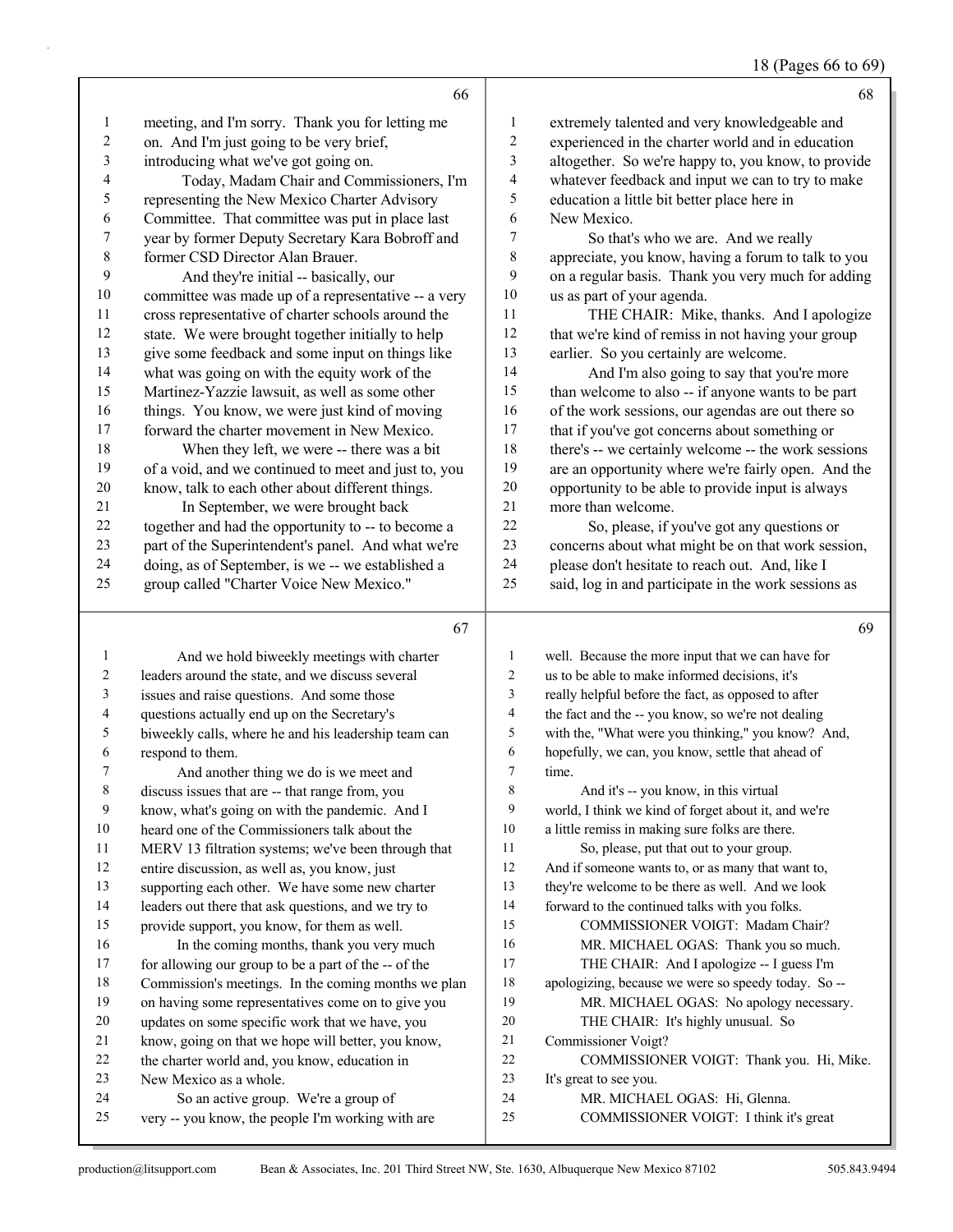19 (Pages 70 to 73)

|              | 70                                                          |                | 72                                                                            |
|--------------|-------------------------------------------------------------|----------------|-------------------------------------------------------------------------------|
| $\mathbf{1}$ | that the charter schools are coming together like           | 1              | And thanks once again, Mike. And we're                                        |
| 2            | this to share. And, you know, there's a lot of              | 2              | looking forward to seeing you regularly.                                      |
| 3            | changes happening, so it's great you guys are coming        | 3              | MR. MICHAEL OGAS: Thank you,                                                  |
| 4            | together.                                                   | 4              | Commissioner. Thank you, Commissioners. Appreciate                            |
| 5            | I wanted to ask if you guys are going to                    | 5              | your time. We'll see you later. Bye-bye.                                      |
| 6            | be involved in the Independent Charter Schools              | 6              | THE CHAIR: Bye-bye.                                                           |
| 7            | conference this year.                                       | 7              | MS. KAREN WOERNER: And, Mike, don't be                                        |
| 8            | MR. MICHAEL OGAS: Yes, we are, actually.                    | 8              | fooled. They don't usually end this early.                                    |
| 9            | We are going to be sending out information. A               | 9              | MR. MICHAEL OGAS: Oh, my gosh. Trying to                                      |
| 10           | couple of us are probably going to be presenting.           | 10             | log in, driving up Main Street in Los Lunas was a                             |
| 11           | It's going to be 100 percent virtual. It was                | 11             | trip. I wouldn't recommend it. Thank you for your                             |
| 12           | scheduled to be in Denver this year.                        | 12             | time. Bye-bye.                                                                |
| 13           | And CPICS, there's a pretty good                            | 13             | COMMISSIONER CRONE: Madam Chair?                                              |
| 14           | New Mexico presence anymore on -- I've been asked to        | 14             | THE CHAIR: Yes.                                                               |
| 15           | be on the board of CPICS, which has been really             | 15             | COMMISSIONER CRONE: I just want to end on                                     |
| 16           | cool. There are some really dynamic people across           | 16             | an upbeat note. We once didn't have electricity.                              |
| 17           | the country. We are -- if you like, I can get you           | 17             | We didn't have television. We didn't have radio.                              |
| 18           | all the information on that.                                | 18             | And parents did a really good job of educating their                          |
| 19           | COMMISSIONER VOIGT: I've got it.                            | 19             | children. And I believe Abe Lincoln studied law by                            |
| 20           | MR. MICHAEL OGAS: You did. Oh, good.                        | 20             | firelight.                                                                    |
| 21           | COMMISSIONER VOIGT: I attended last year,                   | 21             | So it is a hard time. I appreciate                                            |
| 22           | and I shared it with the PEC. Because this is               | $22\,$         | everything that all of you are doing. But we come                             |
| 23           | really what we're about in New Mexico is independent        | 23             | from a rural agricultural background. So let's not                            |
| 24           | charter schools.                                            | 24             | be too despairing, okay?                                                      |
| 25           | MR. MICHAEL OGAS: Exactly. Yes.                             | 25             | THE CHAIR: Thank you. So I am going to                                        |
|              | 71                                                          |                | 73                                                                            |
| 1            | COMMISSIONER VOIGT: We had a conversation                   | 1              | move that the Public Education Commission enter into                          |
| 2            | about that yesterday. So I'm hoping that some of us         | $\overline{c}$ | a Closed Session, pursuant to NMSA Section                                    |
| 3            | can attend. I know there's a process involved with          | 3              | 10-15-1(H)(7). The subject to be discussed is a                               |
| 4            | P.O.'s and things like that; so -- but that's great,        | 4              | attorney-client privileged issues pertaining to                               |
| 5            | Mike, that you're on that board and that you're             | 5              | threatened or pending litigation in which the public                          |
| 6            | helping move things forward for us. Great work.             | 6              | body is or may become a participant.                                          |
| 7            | MR. MICHAEL OGAS: Thank you for bringing                    | 7              | Specifically, Open Meetings Act NMSA                                          |
| 8            | that up.                                                    | 8              | Chapter 10, Article XV; specifically, Open Meetings                           |
| 9            | MS. FRIEDMAN: Madam Chair?                                  | 9              | Complaint, NMOAG-ECS-20191019-ee79; and PEC Budget                            |
| 10           | THE CHAIR: Sorry. I had to let the dog                      | 10             | Submission.                                                                   |
| 11           | in.                                                         | 11             | COMMISSIONER RUIZ: Second.                                                    |
| 12           | MS. FRIEDMAN: Madam Chair?                                  | 12             | COMMISSIONER ROBBINS: Second.                                                 |
| 13           | THE CHAIR: Bev?                                             | 13             | THE CHAIR: There is a motion by                                               |
| 14           | MS. FRIEDMAN: If I might mention,                           | 14             | Commissioner Gipson. And there's seconds by -- I                              |
| 15           | Commissioner Caballero has already said that he             | 15             | know Commissioner Robbins.                                                    |
| 16           | would like to attend. If any of the other                   | 16             | Commissioner Armbruster?                                                      |
| 17           | Commissioners would like to attend, please let me           | 17             | COMMISSIONER ARMBRUSTER: Yes.                                                 |
| 18           | know so that we can get the purchase order in motion        | 18             | Commissioner Robbins?                                                         |
| 19           | so we can have that covered for you.                        | 19             | COMMISSIONER ROBBINS: Yes.                                                    |
| 20           | THE CHAIR: Okay. Thanks.                                    | 20             | COMMISSIONER ARMBRUSTER: Commissioner                                         |
| 21           | So, yes, if Commissioners can do that as                    | 21             | Voigt?                                                                        |
| 22           | quickly as possible, it would just -- it makes Bev's        | 22<br>23       | <b>COMMISSIONER VOIGT: Yes.</b>                                               |
| 23           | life a little bit easier to be able to do that              |                | And do we have the link?                                                      |
|              |                                                             |                |                                                                               |
| 24<br>25     | quickly. So thanks. And thanks for the reminder of<br>that. | 24<br>25       | THE CHAIR: We do. It was sent to us.<br>COMMISSIONER CABALLERO: This morning. |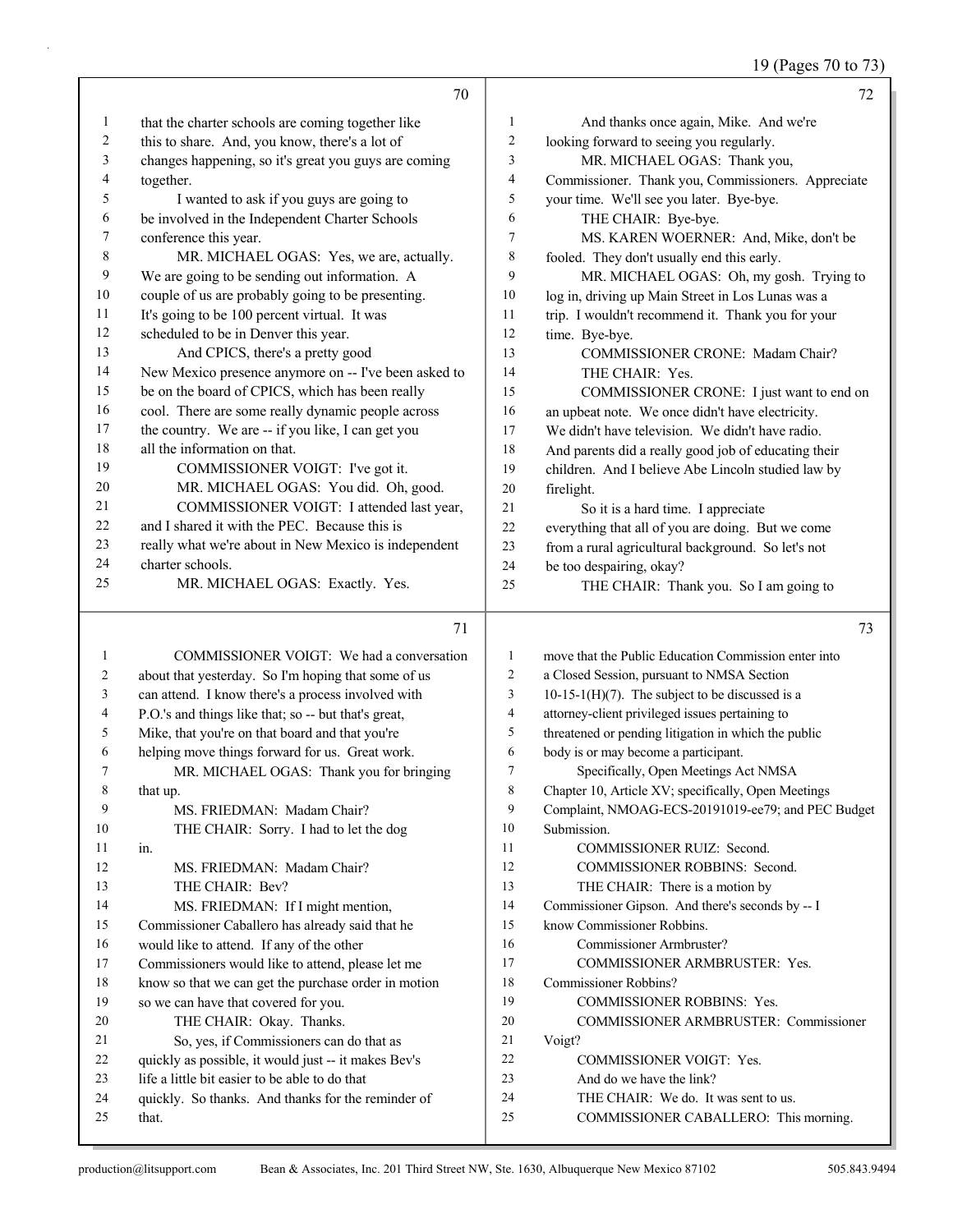20 (Pages 74 to 77)

|    | 74                                                  |                | 76                                                   |
|----|-----------------------------------------------------|----------------|------------------------------------------------------|
| 1  | COMMISSIONER VOIGT: Okay. Thanks.                   | 1              | Public Education Commission end Closed Session. The  |
| 2  | MS. KAREN WOERNER: And if I may, just to            | $\overline{2}$ | matters discussed in the closed meeting were limited |
| 3  | clarify, there are two links. Make sure you use the | 3              | only to those specified in the motion for closure,   |
| 4  | first one because it had to do with what time you   | $\overline{4}$ | and no vote was taken during the closed session.     |
| 5  | went into Executive Session which account I could   | 5              | COMMISSIONER VOIGT: I'll second.                     |
| 6  | use.                                                | 6              | <b>COMMISSIONER ROBBINS: Second.</b>                 |
| 7  | COMMISSIONER VOIGT: Okay. Thanks.                   | 7              | THE CHAIR: There's a motion by                       |
| 8  | COMMISSIONER ARMBRUSTER: Okay.                      | 8              | Commissioner Gipson, a second by Commissioner Davis. |
| 9  | Commissioner Armbruster votes "Yes."                | 9              | Roll, please?                                        |
| 10 | <b>Commissioner Davis?</b>                          | 10             | COMMISSIONER ARMBRUSTER: Commissioner                |
| 11 | <b>COMMISSIONER DAVIS: Yes.</b>                     | 11             | Caballero? See, I can't tell if people are here.     |
| 12 | <b>COMMISSIONER ARMBRUSTER: Commissioner</b>        | 12             | THE CHAIR: He's not here.                            |
| 13 | Chavez?                                             | 13             | COMMISSIONER ARMBRUSTER: Okay. So not.               |
| 14 | <b>COMMISSIONER CHAVEZ: Yes.</b>                    | 14             | THE CHAIR: Will the record please reflect            |
| 15 | <b>COMMISSIONER ARMBRUSTER: Commissioner</b>        | 15             | that Commissioner Caballero, Commissioner Crone,     |
| 16 | Gipson?                                             | 16             | and -- Commissioner Crone has arrived.               |
| 17 | THE CHAIR: Yes.                                     | 17             | COMMISSIONER DAVIS: Before you take your             |
| 18 | COMMISSIONER ARMBRUSTER: Commissioner               | 18             | vote, the second was not by me.                      |
| 19 | Raftery?                                            | 19             | THE CHAIR: Oh, I'm sorry. It was                     |
| 20 | <b>COMMISSIONER RAFTERY: Yes.</b>                   | 20             | Commissioner Voigt. I'm sorry.                       |
| 21 | <b>COMMISSIONER ARMBRUSTER: Commissioner</b>        | 21             | COMMISSIONER ROBBINS: It was me or Voigt.            |
| 22 | Crone?                                              | 22             | <b>COMMISSIONER ARMBRUSTER: I have</b>               |
| 23 | <b>COMMISSIONER CRONE: Yes.</b>                     | 23             | Commissioner Crone. Do I have Commissioner Raftery?  |
| 24 | <b>COMMISSIONER ARMBRUSTER: Commissioner</b>        | 24             | THE CHAIR: No. Commissioner Raftery and              |
| 25 | Ruiz?                                               | 25             | Commissioner Caballero have not returned.            |
|    | 75                                                  |                | 77                                                   |

|    | 75                                                  |     | 77                                               |
|----|-----------------------------------------------------|-----|--------------------------------------------------|
| 1  | You're muted.                                       | 1   | COMMISSIONER ARMBRUSTER: Okay. I'm just          |
| 2  | COMMISSIONER RUIZ: Yes. Sorry.                      | 2   | erasing. Just one second. I'm ready. We're going |
| 3  | <b>COMMISSIONER ARMBRUSTER: Commissioner</b>        | 3   | to start.                                        |
| 4  | Caballero?                                          | 4   | Commissioner Ruiz?                               |
| 5  | COMMISSIONER CABALLERO: Yes.                        | 5   | <b>COMMISSIONER RUIZ: Yes.</b>                   |
| 6  | COMMISSIONER ARMBRUSTER: Okay. That's a             | 6   | COMMISSIONER ARMBRUSTER: I think you said        |
| 7  | ten-to-zero vote to go into session.                | 7   | "Yes."                                           |
| 8  | THE CHAIR: Thank you. Motion passed,                | 8   | Commissioner Crone?                              |
| 9  | ten-zero.                                           | 9   | <b>COMMISSIONER CRONE: Yes.</b>                  |
| 10 | COMMISSIONER ARMBRUSTER: Do I have to               | 10  | <b>COMMISSIONER ARMBRUSTER: Commissioner</b>     |
| 11 | find that other e-mail? Okay.                       | 11  | Gipson?                                          |
| 12 | MS. KAREN WOERNER: Bev, I've made you               | 12  | THE CHAIR: Yes.                                  |
| 13 | host, and I'm going to set up the other meeting,    | 13  | <b>COMMISSIONER ARMBRUSTER: Commissioner</b>     |
| 14 | I'll be back.                                       | 14  | Chavez?                                          |
| 15 | And, Commissioners, make sure you use the           | 15  | <b>COMMISSIONER CHAVEZ: Yes.</b>                 |
| 16 | first link, or you'll be in the wrong meeting.      | 16  | <b>COMMISSIONER ARMBRUSTER: Commissioner</b>     |
| 17 | (Executive Session conducted                        | 17  | Davis?                                           |
| 18 | off the record.)                                    | 18  | <b>COMMISSIONER DAVIS: Yes.</b>                  |
| 19 | THE CHAIR: Commissioner Crone and                   | 19  | <b>COMMISSIONER ARMBRUSTER: Commissioner</b>     |
| 20 | Commissioner Caballero are not here, and Sonia. But | 20  | Armbruster votes "Yes."                          |
| 21 | we have enough to take the vote to leave.           | 2.1 | Commissioner Voigt?                              |
| 22 | COMMISSIONER ARMBRUSTER: To come out.               | 22  | <b>COMMISSIONER VOIGT: Yes.</b>                  |
| 23 | THE CHAIR: To come out and to leave.                | 23  | <b>COMMISSIONER ARMBRUSTER: Commissioner</b>     |
| 24 | COMMISSIONER ARMBRUSTER: Okay.                      | 24  | Robbins?                                         |
| 25 | THE CHAIR: So I am going to move that the           | 25  | <b>COMMISSIONER ROBBINS: Yes.</b>                |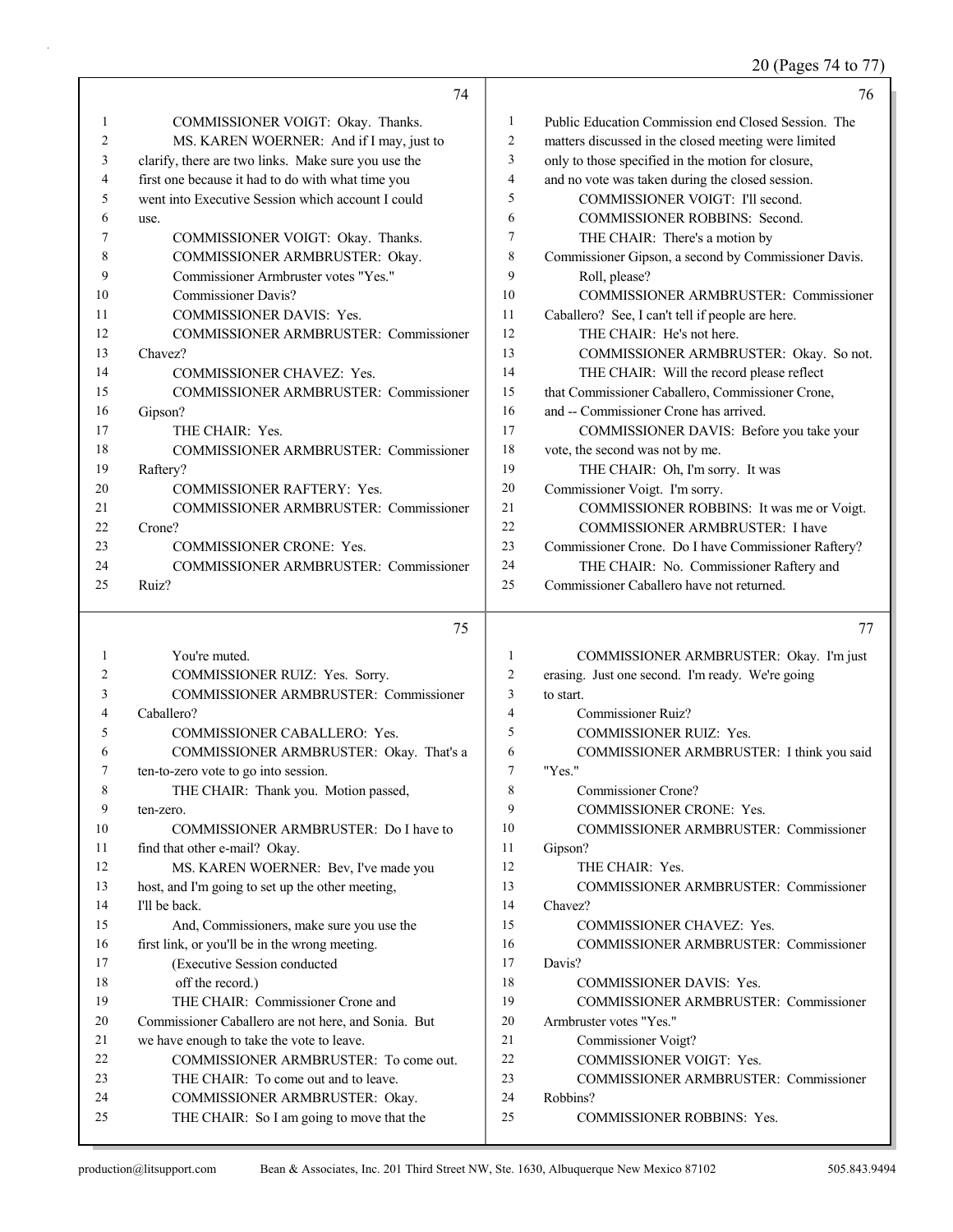21 (Pages 78 to 81)

|                | 78                                                   |                       | 80                                                                                                      |
|----------------|------------------------------------------------------|-----------------------|---------------------------------------------------------------------------------------------------------|
| 1              | <b>COMMISSIONER ARMBRUSTER:</b> It's an              | 1                     | BEFORE THE PUBLIC EDUCATION COMMISSION                                                                  |
| 2              | eight-to-zero vote to come out of Executive Session. | $\overline{2}$        | <b>STATE OF NEW MEXICO</b>                                                                              |
| 3              | MS. KAREN WOERNER: And is that right?                | 3                     |                                                                                                         |
| 4              | Madam Chair, I just wanted to share with you that    | 4                     |                                                                                                         |
| 5              | while you were in Executive Session, Matt Pahl did   | 5                     |                                                                                                         |
| 6              | come by and was very surprised to learn that you     | 6                     |                                                                                                         |
| 7              | were already in Executive Session.                   | $\tau$<br>$\,$ 8 $\,$ | <b>REPORTER'S CERTIFICATE</b>                                                                           |
| 8              | But he said that he would just send you              | 9                     | I, Cynthia C. Chapman, RMR, CCR #219, Certified<br>Court Reporter in the State of New Mexico, do hereby |
| 9              | some information through Bev about the legislative   | 10                    | certify that the foregoing pages constitute a true                                                      |
| 10             | priorities that were discussed yesterday, and he is  | 11                    | transcript of proceedings had before the said                                                           |
| 11             | no longer with us today.                             | 12                    | NEW MEXICO PUBLIC EDUCATION COMMISSION, held                                                            |
| 12             | THE CHAIR: Okay. Thank you. The motion               | 13                    | virtually, in the matter therein stated.                                                                |
| 13             | passed eight-zero. So I will entertain a motion for  | 14                    | In testimony whereof, I have hereunto set my                                                            |
| 14             | adjournment?                                         | 15                    | hand on October 28, 2020.                                                                               |
| 15             | COMMISSIONER ROBBINS: So move.                       | 16                    |                                                                                                         |
| 16             | THE CHAIR: There's a motion by                       | 17                    |                                                                                                         |
| 17             | Commissioner Robbins.                                | 18                    |                                                                                                         |
| 18             | COMMISSIONER VOIGT: Second.                          | 19                    | Cynthia C. Chapman, RMR-CRR, NM CCR #219<br>BEAN & ASSOCIATES, INC.                                     |
| 19             | THE CHAIR: Second by Commissioner Voigt.             |                       | 201 Third Street, NW, Suite 1630                                                                        |
| 20             | All in favor?                                        | 20                    | Albuquerque, New Mexico 87102                                                                           |
| 21             | (Commissioners so indicate.)                         | 21                    |                                                                                                         |
| 22             | THE CHAIR: Opposed?                                  | 22                    |                                                                                                         |
| 23             | (No response.)                                       | 23                    |                                                                                                         |
| 24             | THE CHAIR: Hearing no opposition, the                | 24                    |                                                                                                         |
| 25             | motion passes. We are adjourned.                     | 25                    | Job No.: 4414N (CC)                                                                                     |
|                | 79                                                   |                       | 81                                                                                                      |
| 1              | (Proceedings concluded at 11:57 a.m.)                | $\mathbf{1}$          | <b>RECEIPT</b>                                                                                          |
| $\overline{c}$ |                                                      | $\overline{c}$        | JOB NUMBER: 4414N CC Date: 10/23/20                                                                     |
| 3              |                                                      | 3                     | PROCEEDINGS: OPEN PUBLIC MEETING                                                                        |
| 4              |                                                      | 4                     | CASE CAPTION: In re: Public Meeting of the Public                                                       |
| 5              |                                                      | 5                     | <b>Education Commission</b>                                                                             |
| 6              |                                                      | 6                     | **************************                                                                              |
| 7              |                                                      | 7                     | ATTORNEY: MS. BEVERLY FRIEDMAN - PED                                                                    |
| 8              |                                                      | 8                     | DOCUMENT: Transcript / Exhibits / Disks / Other                                                         |
| 9              |                                                      | 9                     | DATE DELIVERED: DEL'D BY:                                                                               |
| 10             |                                                      | 10                    | REC'D BY: TIME:                                                                                         |
| 11             |                                                      | 11                    | **************************                                                                              |
| 12             |                                                      | 12                    | ATTORNEY:                                                                                               |
| 13             |                                                      | 13                    | DOCUMENT: Transcript / Exhibits / Disks / Other                                                         |
| 14             |                                                      | 14                    | DATE DELIVERED: ________________ DEL'D BY: __________                                                   |
| 15             |                                                      |                       |                                                                                                         |
|                |                                                      | 15                    | $RECD BY:$ TIME:                                                                                        |
| 16             |                                                      | 16                    | **************************                                                                              |
| 17             |                                                      | 17                    | ATTORNEY:                                                                                               |
| 18             |                                                      | 18                    | DOCUMENT: Transcript / Exhibits / Disks / Other                                                         |
| 19             |                                                      | 19                    | DATE DELIVERED: DEL'D BY:                                                                               |
| 20             |                                                      | 20                    | REC'D BY: TIME:                                                                                         |
| 21             |                                                      | 21                    | ***************************                                                                             |
| 22             |                                                      | 22                    | ATTORNEY:                                                                                               |
| 23             |                                                      | 23                    | DOCUMENT: Transcript / Exhibits / Disks / Other                                                         |
| 24<br>25       |                                                      | 24<br>25              | DATE DELIVERED: ________________ DEL'D BY: ___________<br>$RECD BY:$ TIME:                              |